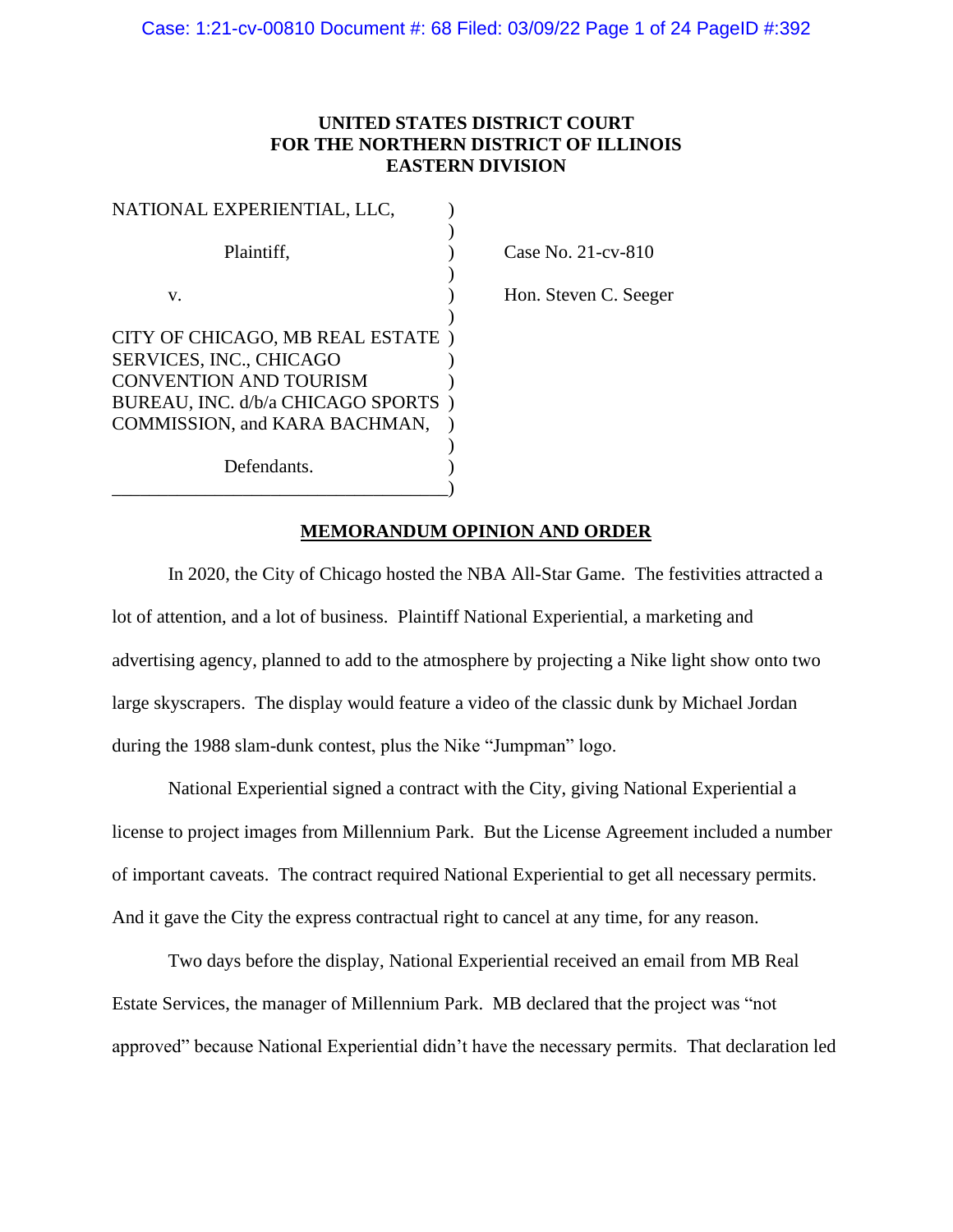### Case: 1:21-cv-00810 Document #: 68 Filed: 03/09/22 Page 2 of 24 PageID #:393

to a mad scramble by National Experiential, who tried to convince the City to let the plan go forward.

On the day of the display, National Experiential kept at it, trying to persuade the City that the display was art (without a commercial message). It didn't work. Out of the blue, National Experiential received an email from a representative of the Chicago Sports Convention  $-a$ private actor – declaring that the anticipated display was not approved. At that point, the City formally pulled the plug on the light show.

Without approval from the City, Nike told National Experiential that the light show was a no-go. But when night fell, the buildings were not dark. All along, the Chicago Sports Commission had wanted one of the skyscrapers to be illuminated in red, the color of the Chicago Bulls. And in the end, the Chicago Sports Commission got what it wanted.

National Experiential responded by filing suit against the City, the Chicago Sports Commission, its director (Kara Bachman), and MB Real Estate Services (the manager of Millennium Park). National Experiential advanced six claims, including free speech claims as well as claims alleging breach of contract and tortious interference with contract.

Defendants filed motions to dismiss. For the reasons stated below, the motions to dismiss are granted. But the Court grants Plaintiff leave to amend.

#### **Background**

At the motion to dismiss stage, the Court must accept as true the well-pleaded allegations of the complaint. *See Lett v. City of Chicago*, 946 F.3d 398, 399 (7th Cir. 2020). The Court "offer[s] no opinion on the ultimate merits because further development of the record may cast the facts in a light different from the complaint." *Savory v. Cannon*, 947 F.3d 409, 412 (7th Cir. 2020).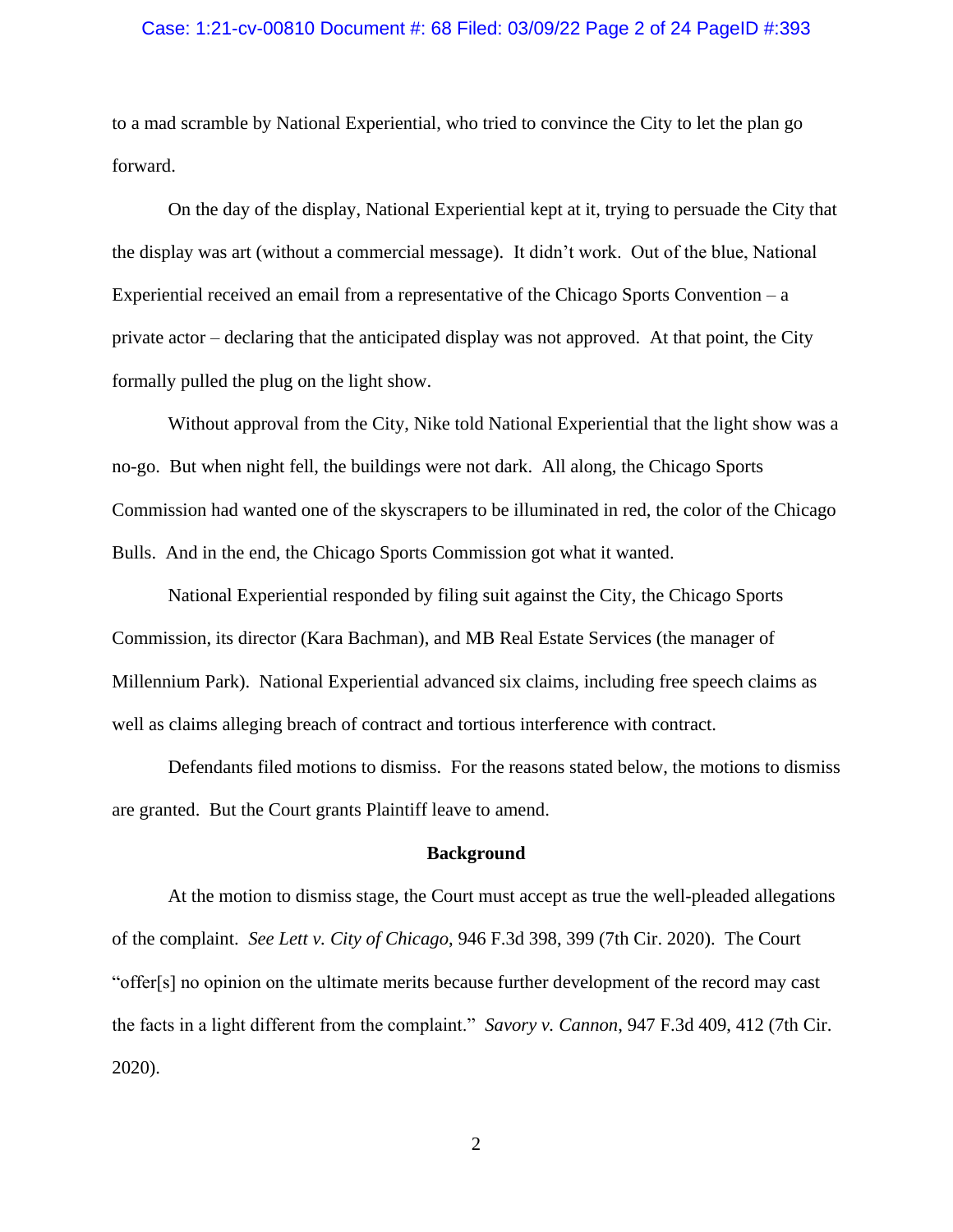# **I. The Project**

National Experiential is an advertising and marketing agency. *See* Cplt., at ¶ 8 (Dckt. No. 1). It draws attention to its clients and heightens brand awareness through laser projections, custom digital installations, and street level displays. *Id.*

In December 2019, National Experiential landed a contract with MacDonald Media<sup>1</sup> to provide light projections in Chicago during the NBA's 2020 All-Star weekend. *Id.* at ¶ 9. Under that contract, National Experiential agreed to arrange and perform video projections on the Prudential Building and the Aon Center on the nights of February 14 and 15, 2020. *Id.*

For out-of-towners, the Prudential Building and the Aon Center are large skyscrapers on the north end of Millennium Park in downtown Chicago. They are prominent fixtures in Chicago because they tower over the north end of green, wide-open space consisting of Millennium Park and (to the south) Grant Park. They're especially visible from Lake Shore Drive and from Michigan Avenue, and they're sometimes illuminated for special events. The Prudential Building is a wider, shorter building, and the Aon Center is a narrower, taller building (one of the tallest in Chicago) to the east of the Prudential Building (*i.e.*, closer to Lake Michigan).

The light show was supposed to project Nike imagery. An artistic rendering of the anticipated display – including pictures and link to the video of the proposed light show – is in the record. *See* Def. City of Chicago's Mtn. to Dismiss, at 5 (Dckt. No. 34). On the Prudential Building, the display would include a video of Michael Jordan's iconic, gravity-defying dunk – after jumping from the free throw line – during the slam-dunk contest at the 1988 All-Star Game.

<sup>&</sup>lt;sup>1</sup> The complaint refers to both MacDonald Media and McDonald Media. *See* Cplt., at  $\P$ [9, 10, 60, 65, 71, 72, 73, 76, 77, 78, 80, 81 (Dckt. No. 1). They are presumably the same company. The Court is not certain which spelling is correct, but National Experiential first stated that it contracted with MacDonald Media, LLC. *Id.* at ¶ 9. So, the Court chooses to go with the MacDonald spelling.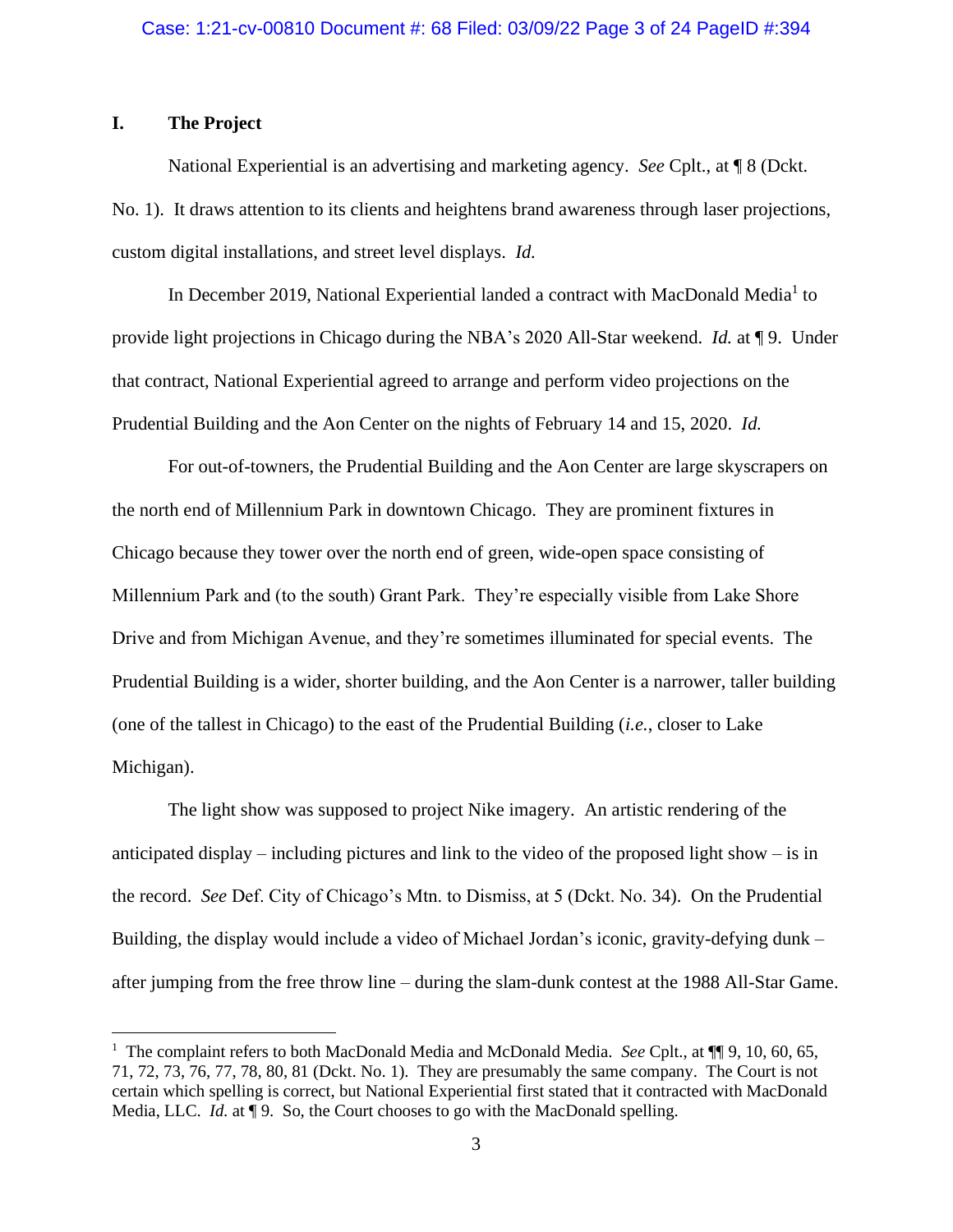### Case: 1:21-cv-00810 Document #: 68 Filed: 03/09/22 Page 4 of 24 PageID #:395

On the Aon Center, the display would feature the Nike "Jumpman" logo. *Id.*; Pl.'s Resp. to Defs.' Mtns. to Dismiss, at 5 (Dckt. No. 44).

National Experiential's plan was to project the light show from Millennium Park (public property) onto the Prudential Building and the Aon Center (private property). The projection equipment would be in the park, and cast the images onto the buildings.

As one can imagine, that type of project comes with a lot of logistics. So National Experiential got to work. It contacted the City of Chicago Department of Cultural Affairs and Special Events ("DCASE"). It reached out to the operators of the Prudential Building and the Aon Center. And it touched base with MB Real Estate Services ("MB"), which manages Millennium Park. *See* Cplt., at ¶ 10 (Dckt. No. 1).

On December 10, National Experiential received an email from Jonathan Scott, MB's Private Events Manager. *Id.* Scott provided an estimate for the cost of using space in the park for the equipment. *Id.*

And most importantly, Scott addressed whether National Experiential needed to jump through any hoops with the City. Scott wrote that he had "checked with the city and they feel as long as you have permission from the buildings, there shouldn't be a Special Event Permit Application needed but we will need to loop in the Mayor's Office, 1st District and 42nd Ward for awareness." *Id.* Scott said that he would send a letter with the details of the project to the City "so no surprises pop up." *Id.*

On January 28, 2020, a little more than two weeks before the big game, National Experiential emailed Scott and proposed a meeting to go over the details. *Id.* at ¶ 11. Scott, in turn, responded that he needed a letter with the "description, dates and times of what you are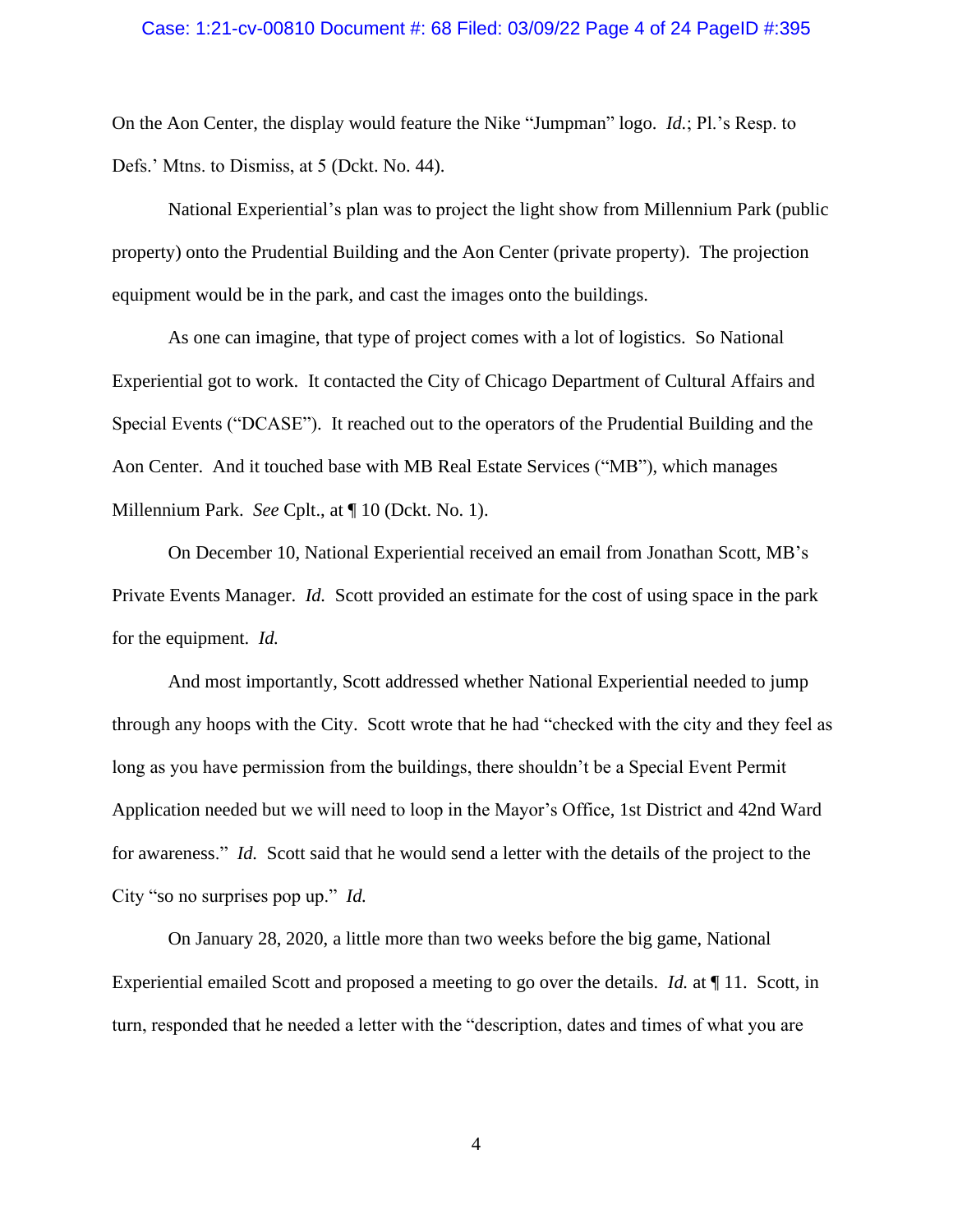### Case: 1:21-cv-00810 Document #: 68 Filed: 03/09/22 Page 5 of 24 PageID #:396

producing," as well as "approvals from Prudential and AON." *Id.* He promised to send that letter to the City "so no surprises pop up." *Id.*

In the ensuing back-and-forth by email, National Experiential gave more information about the project, and Scott requested more information, too. *Id.* at ¶ 12. Scott asked for "a couple of paragraphs describing what you are actually doing / projecting on the two buildings, the dates and times the light show will be occurring." *Id.* Scott said that he would "send this on to the city for approval." *Id.*

On January 29, National Experiential sent Scott a letter with a description of the proposed project, including "links to videos of the projections that would be used." *Id.* at ¶ 14. Scott, in turn, sent that information to the City. *Id.*

MB gave National Experiential an update on February 3, less than two weeks before the anticipated light show. MB shared that it had "just spoke[n] to the City of Chicago to make sure that the Alderman and DCASE are aware that Nike's Light Promo for the NBA is taking place." *Id.* at  $\P$  15. He asked for written confirmation that the Prudential Building and the Aon Center had signed off on the project. National Experiential promptly sent MB a copy of the written approval from the two buildings. *Id.* at ¶¶ 16, 18.

### **II. The Contract**

A few days later, National Experiential signed the License Agreement with the City for the proposed light show. *Id.* at ¶ 17; *see also* License Agreement (Dckt. No. 34-1, at 4 of 17). The City granted National Experiential a license "to use the spaces in Millennium Park designated in Paragraph 2 during the periods set forth herein [*i.e.*, February 14–15, 2020] for the following performance/event and for no other purpose: **Nike Light Promo for NBA All-Star**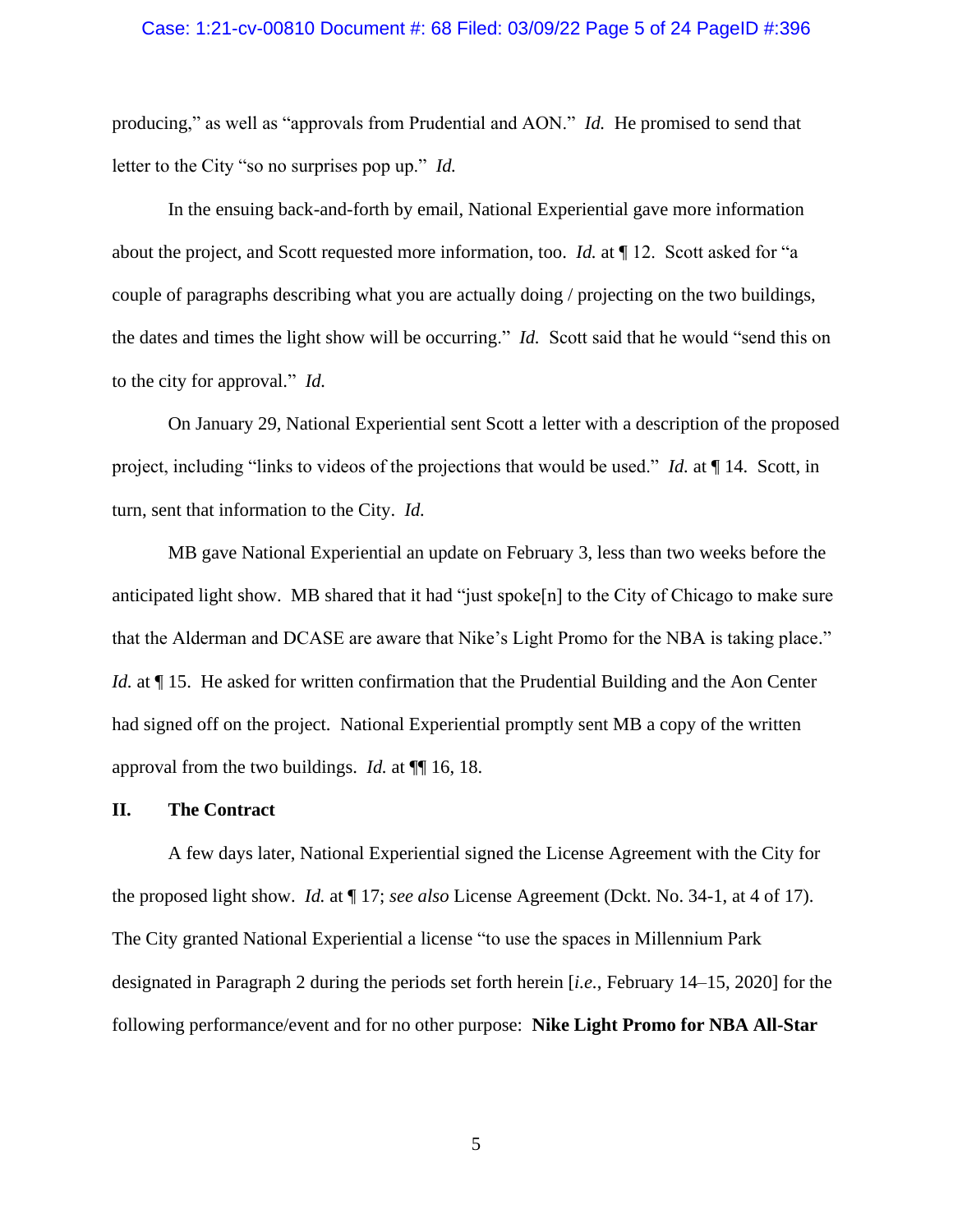### Case: 1:21-cv-00810 Document #: 68 Filed: 03/09/22 Page 6 of 24 PageID #:397

**Game**." *See* License Agreement, at ¶ 1 (emphasis in original). The contract required National Experiential to pay an event fee of \$105,495. *Id.* at ¶ 4.

The contract did not say that National Experiential did not need a permit. And the contract did not purport to *grant* a permit, either. Quite the opposite. The License Agreement called attention to the fact that National Experiential might need a permit, if local ordinances required a permit for this particular project.

Specifically, paragraph eight of the License Agreement incorporated by reference the terms of the "General Conditions," meaning the exhibit attached to the contract. *Id.* at ¶ 8. And paragraph eleven of the General Conditions flagged the possible need for a permit: "Licensee shall obtain and pay for all necessary permits and licenses, if any, required for the entertainment or activity being presented . . . ." *See* General Conditions, at ¶ 11 (Dckt. No. 34-1, at 8 of 17).

The License Agreement also gave the City wide latitude to cancel the contract in its entirety. "This license agreement is revocable and may be terminated by the City at any time and for any reason." *See* License Agreement, at ¶ 8 (Dckt. No. 34-1, at 5 of 17).

National Experiential signed the contract on February 5, and the City signed it on February 7. *See* License Agreement, at 3 (Dckt. No. 34-1, at 6 of 17); Cplt., at ¶¶ 17, 20 (Dckt. No. 1). On February 7, National Experiential reached out to MB for written confirmation that it had permission to use the space in Millennium Park. *See* Cplt., at ¶ 19. MB responded: "the contract will suffice . . . ." *Id.* 

For a while, things seemed to go according to plan. On the night of February 7, MB sent an email (presumably to National Experiential, but the complaint does not specify) confirming that "National Experiential has permission to utilize Millennium Park to house projection tents and projectors for an activation related to the NBA 2020 All-Star game . . . ." *Id.* at ¶ 21.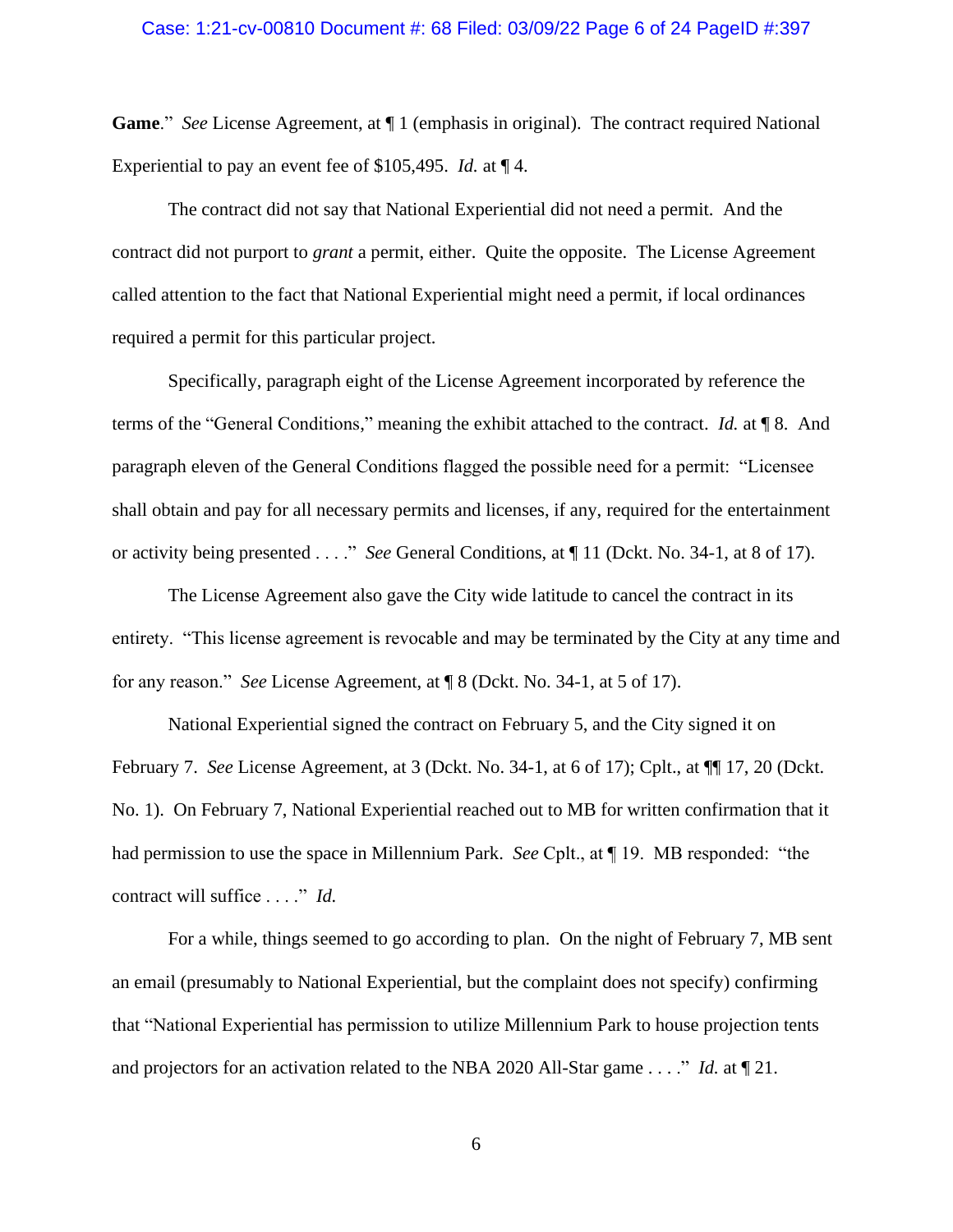### Case: 1:21-cv-00810 Document #: 68 Filed: 03/09/22 Page 7 of 24 PageID #:398

With the contract in hand, National Experiential got things rolling. It paid for the space, and started setting up. On February 8, National Experiential paid the City \$116,044.50, representing the use fee and a deposit (for cleanup, presumably). *Id.* at ¶ 22. It also paid \$325,000 to the owners of the Aon and Prudential buildings. *Id.* at  $\P$  24. On February 10, National Experiential began to build the structures and set up the equipment in Millennium Park. *Id.* at ¶ 23.

### **III. The Termination**

Everything seemed to be going according to plan until February 12, 2020, only two days before the anticipated display. All of a sudden, Micah Lane of MB sent National Experiential an email that put an end to the project. The email stated that "the activation [of the Millennium Park Project] will not be moving forward and all activity related to this activation should cease immediately to mitigate costs for all involved." *Id.* at ¶ 25.

The reason involved permits. MB explained that the light show was "not approved by appropriate City of Chicago municipal departments" because "permits were needed." *Id.* at ¶ 26. That revelation, it seems, was news to National Experiential. According to the complaint, National Experiential was "told by the City in December 2019 that no permit was needed." *Id.*; *see also id.* at ¶ 40.

National Experiential scrambled for the next few days, trying to get the City to change course and change its mind. The City, in turn, pointed to a local ordinance that requires a permit for certain signs, and prohibits certain signs altogether.

Specifically, section 17-12-0804-E of the Chicago Zoning Ordinance provides: "[t]he Zoning Administrator is authorized to issue temporary sign permits for special event signs and to impose time limits and other restrictions on the use, location, dimensions and characteristics of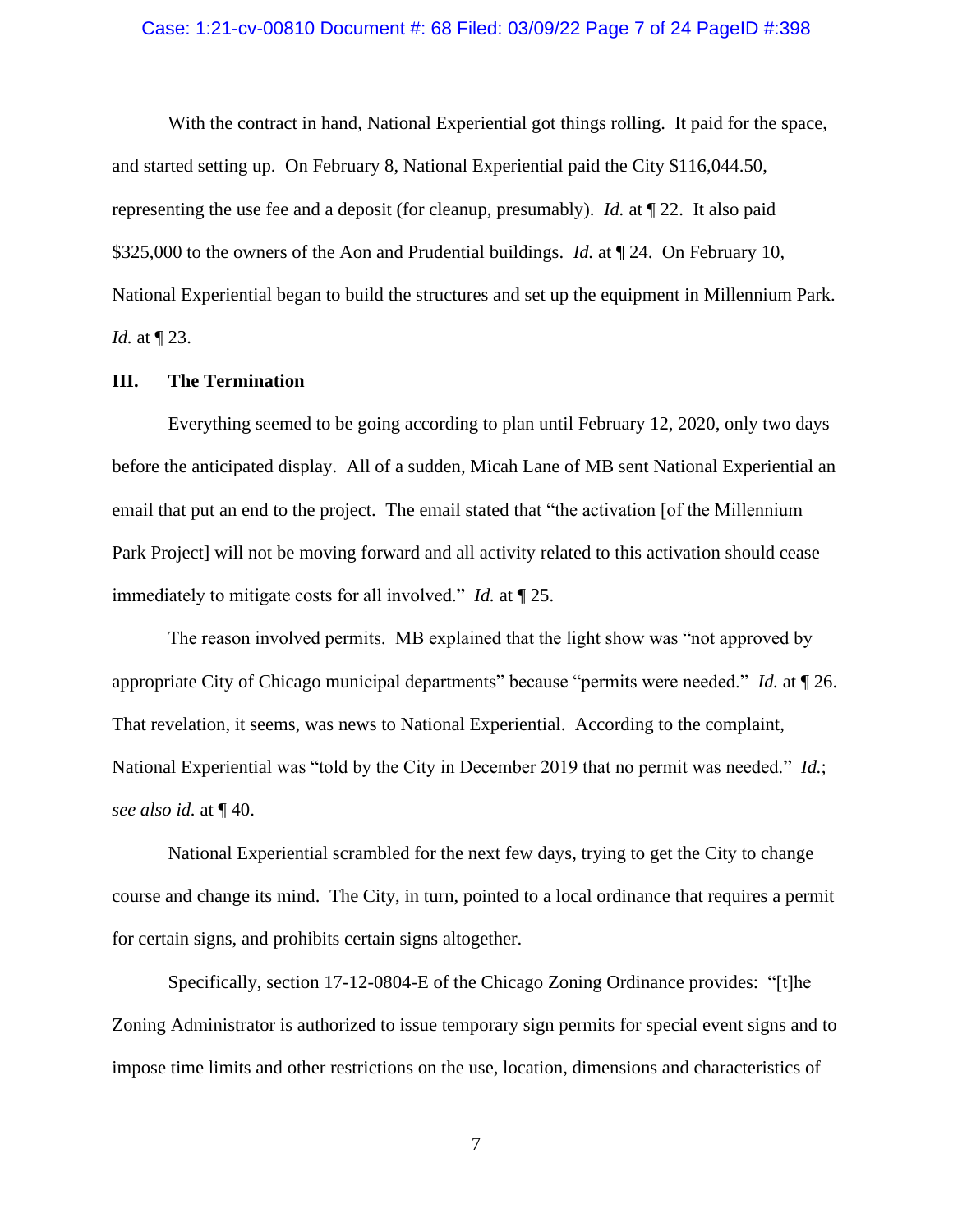### Case: 1:21-cv-00810 Document #: 68 Filed: 03/09/22 Page 8 of 24 PageID #:399

such signs to ensure that they are consistent with the purposes of this chapter." *See* MCC § 17- 12-00804-E; *see also* MCC § 17-12-0100 (describing the wide-ranging "purposes of this chapter").

The ordinance bans temporary illuminated signs, and dynamic image displays. *See* MCC § 17-12-0804-A ("*Temporary signs* may not be illuminated. *Changing-image sign* features and electronic elements are prohibited.") (emphasis in original); *see also* MCC § 17-17-02176 (defining a "temporary sign"). But the ordinance exempts works of art that have no commercial message. *See* MCC § 17-12-0500 ("The following are exempt from regulation under this Zoning Ordinance and do not require *sign* permits . . . Works of art with no *commercial message*.") (emphasis in original); *see also* MCC § 17-17-0236 (defining the term "commercial message" as "[a]ny *sign*, wording, logo or other representation that, directly or indirectly, names, advertises or calls attention to a business, product, service or other commercial activity") (emphasis in original).

That City ordinance posed a potentially big problem for National Experiential. It wanted to display illuminated, changing-image projections. It wanted to promote the business and the brand of Nike. And it didn't have a permit.

National Experiential tried to convince the City that the projections were artistic and not subject to the zoning ordinance. *See* Cplt., at ¶ 27 (Dckt. No. 1). The City didn't buy it. *Id.* On February 14 – the day that the lights were supposed to turn on – the City's Zoning Administrator (Patrick Murphey) told National Experiential that "this has evolved into a much larger issue that appears to go well beyond zoning." *Id.* Late that afternoon, Nike forwarded materials to the City arguing that the projections were artistic expression, and not commercial expression. *Id.*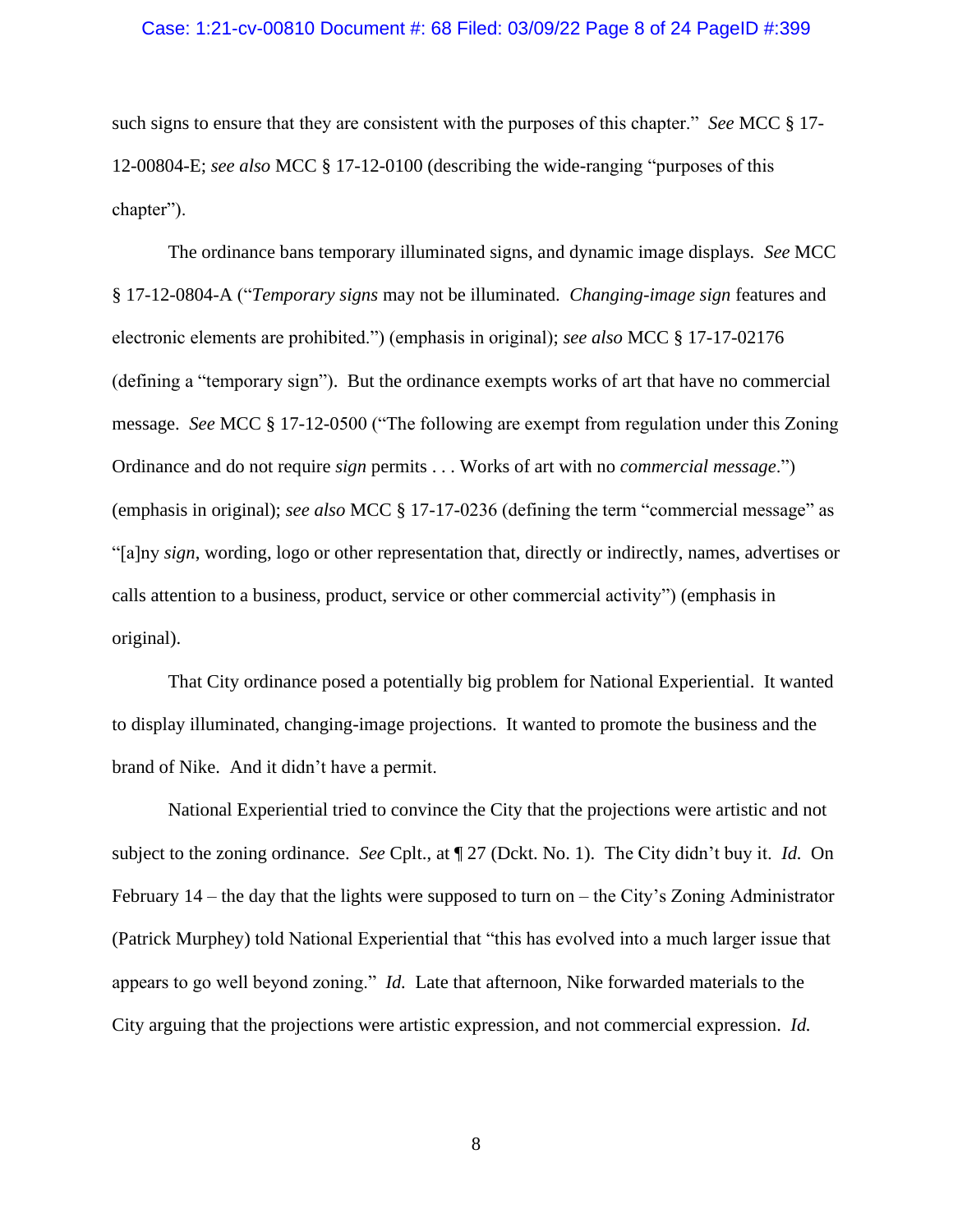### Case: 1:21-cv-00810 Document #: 68 Filed: 03/09/22 Page 9 of 24 PageID #:400

Only 10 minutes later, National Experiential received an email from Kara Bachman, the Executive Director of the Chicago Sports Commission (the "CSC"), which is the trade name of the Chicago Convention and Tourism Bureau. *Id.* at ¶¶ 6, 28. The CSC is "composed of an array of Chicago's most powerful business and sport leaders," including representatives of the Chicago Bulls. *Id.* at ¶¶ 29, 32.

Bachman declared that the project was a no-go, and she didn't pull any punches. She wrote: "You do not have approval to project. It's simple. NOT APPROVED." *Id.*

That thunderbolt seems to have taken National Experiential by surprise. The email seemingly came out of the blue. Bachman hadn't been actively involved in any aspect of the project up to that point. *Id.*

And, strictly speaking, the CSC doesn't have the power to approve or disapprove anything on behalf of the City. The CSC is a private business league. It is not an agency, department, or division of the City of Chicago. *Id.* at ¶ 29. The CSC may have clout with the City, but it isn't *the City*. And Bachman, in particular, is a private individual and is not employed by the City. *Id.* at ¶ 30.

National Experiential offers an explanation for why, exactly, the CSC suddenly emerged. Bachman and the CSC had their own ideas about what should be projected during the All-Star Game. In December 2019, the CSC had asked the Prudential Building to light the building red – the color of the Chicago Bulls – during the weekend of the All-Star game. *Id.* at ¶¶ 31–32.

The CSC, it seems, was none-too-happy that the City had entered into a contract with National Experiential. So the CSC "exerted pressure behind the scenes with MB and City officials to prevent the performance of the Millennium Park Project beginning at least as early as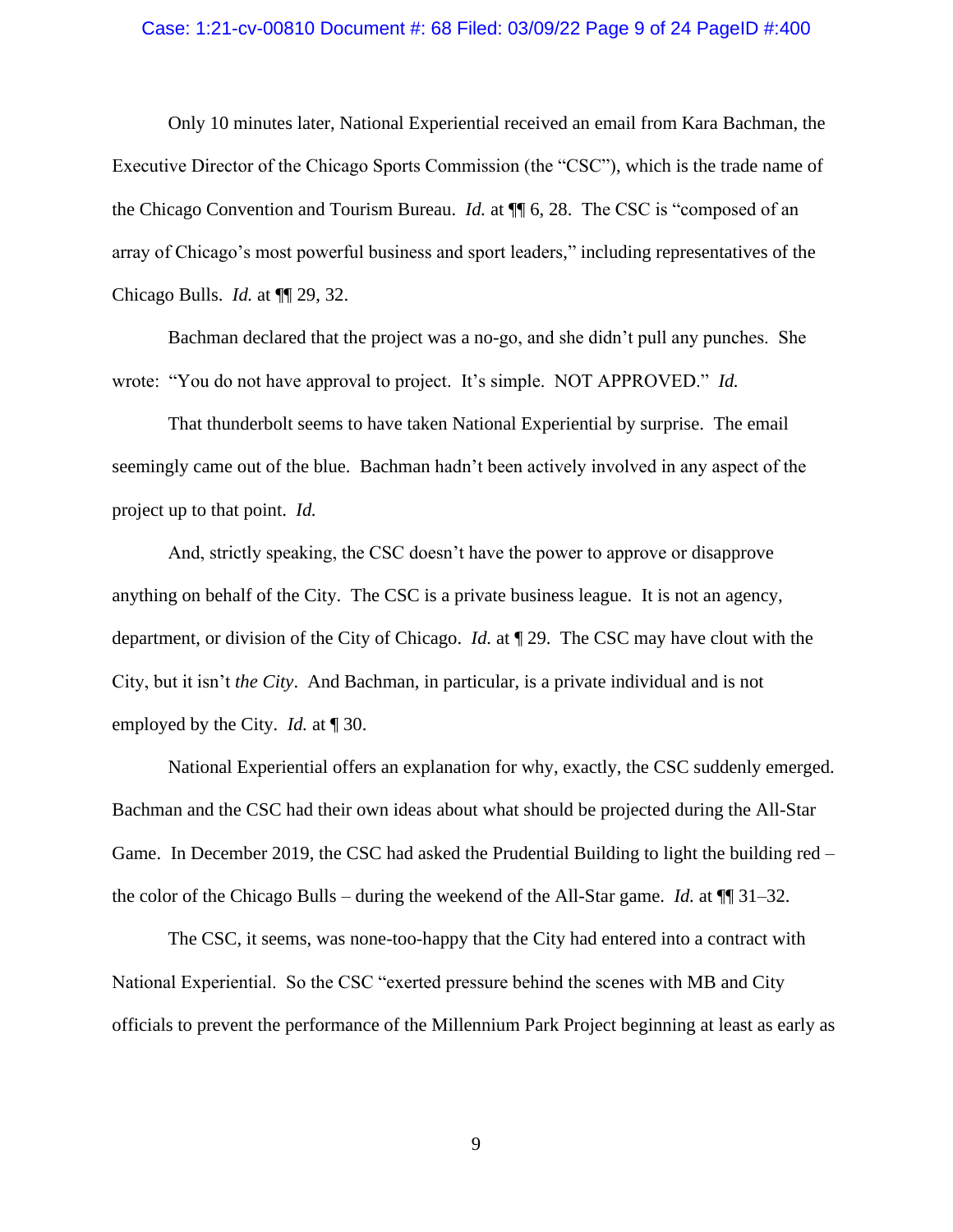February 12, 2020." *Id.* at ¶ 32. So CSC operated "behind the scenes" until it burst onto the scene and shouted that the illumination project was "NOT APPROVED." *Id.* at  $\P$ [28, 32.

The CSC may not be the City. But it didn't take long for the City to follow suit. On February 14 – the same day that Bachman sent her email, and the day of the display – the City formally announced that it was cancelling the License Agreement. *Id.* at ¶ 33.

Without approval from the City, Nike and National Experiential relented. *Id.* at ¶¶ 34– 35. So Michael Jordan and the Nike logo didn't grace the Prudential Building and the Aon Center after all.

But the Prudential Building wasn't dark. It was red. Just like the CSC wanted. "[T]he CSC arranged to have the Prudential Building illuminated in the Chicago Bull's [sic] red during the NBA's All-Star game weekend, and it was so illuminated." *Id.* at ¶ 36.

### **IV. The Lawsuit**

National Experiential responded by filing this lawsuit against the City of Chicago, MB, the CSC, and Bachman. *See* Cplt. (Dckt. No. 1). National Experiential brings six claims. Two claims are about the First Amendment. Three claims are about the contract. The last claim is about a conspiracy.

Count I alleges that the Defendants violated National Experiential's right to free speech under the First Amendment by labeling the projection a temporary sign requiring a permit, while permitting the CSC's projection without a permit. *Id.* at ¶¶ 38–50.

Count II alleges that the City of Chicago's zoning ordinance unconstitutionally restricts commercial speech without a compelling interest. *Id.* at ¶¶ 51–56.

Count III alleges that the City of Chicago breached its contract with National Experiential. *Id.* at ¶¶ 57–65.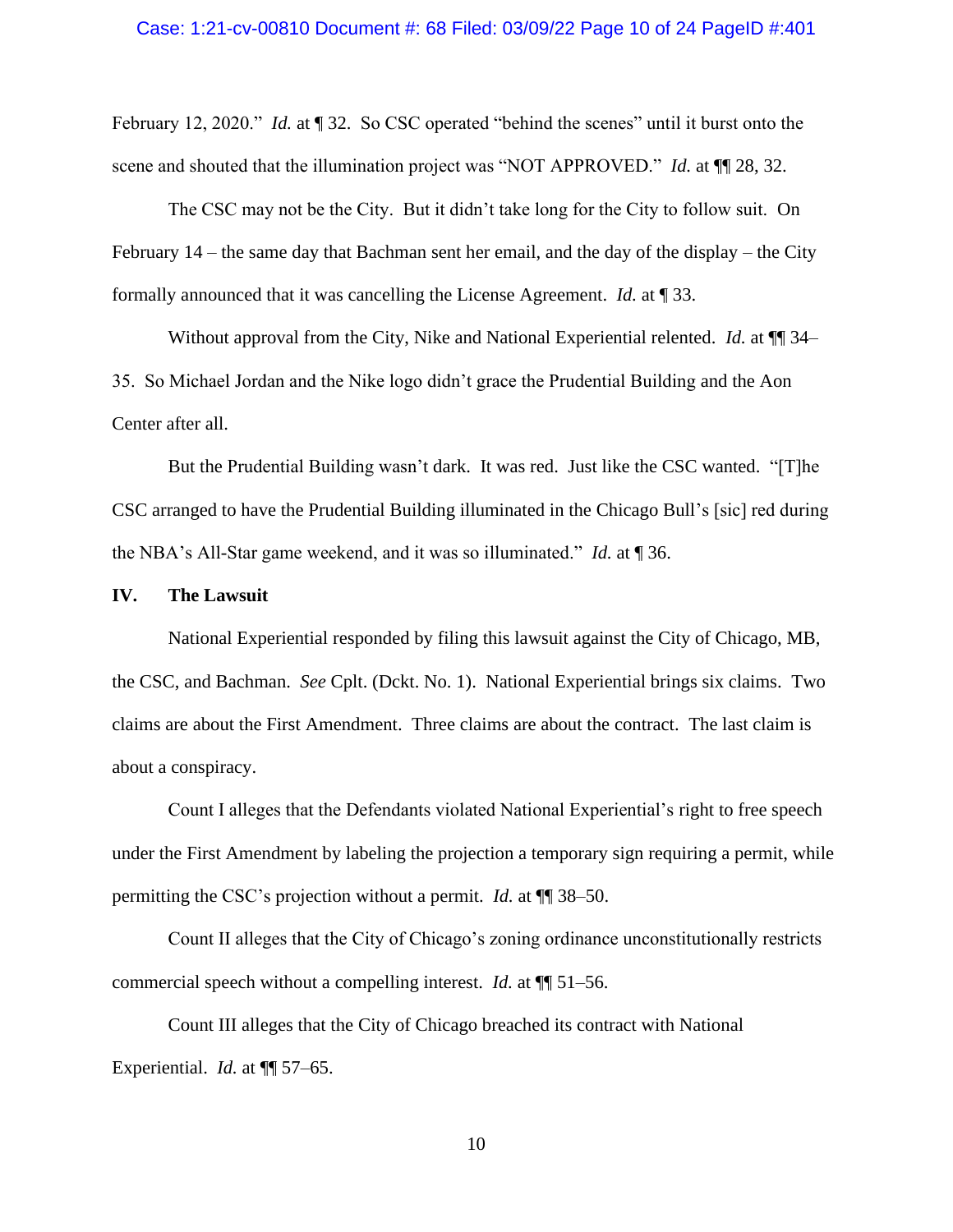### Case: 1:21-cv-00810 Document #: 68 Filed: 03/09/22 Page 11 of 24 PageID #:402

Count IV alleges that MB, the CSC, and Bachman tortiously interfered with National Experiential's contract. *Id.* at  $\P$  66–73.

Count V alleges that the City of Chicago tortiously interfered with National Experiential's contract. *Id.* at ¶¶ 74–78.

And Count VI alleges that the Defendants conspired to tortiously interfere with National Experiential's contract. *Id.* at ¶¶ 79–83.

Defendants later moved to dismiss for failure to state a claim. *See* Defs. CSC and Bachman's Mtn. to Dismiss (Dckt. No. 27); Def. MB's Mtn. to Dismiss (Dckt. No. 30); Def. City of Chicago's Mtn. to Dismiss (Dckt. No. 34).

#### **Legal Standard**

A motion to dismiss under Rule 12(b)(6) challenges the sufficiency of the complaint, not the merits of the case. *See* Fed. R. Civ. P. 12(b)(6); *Gibson v. City of Chicago*, 910 F.2d 1510, 1520 (7th Cir. 1990). In considering a motion to dismiss, the Court must accept as true all wellpleaded facts in the complaint and draw all reasonable inferences in the plaintiff's favor. *See AnchorBank, FSB v. Hofer*, 649 F.3d 610, 614 (7th Cir. 2011). To survive, the complaint must give the defendant fair notice of the basis for the claim, and it must be facially plausible. *See Ashcroft v. Iqbal*, 556 U.S. 662, 678 (2009); *see also Bell Atl. Corp. v. Twombly*, 550 U.S. 544, 555 (2007). "A claim has facial plausibility when the plaintiff pleads factual content that allows the court to draw the reasonable inference that the defendant is liable for the misconduct alleged." *Iqbal*, 556 U.S. at 678.

When reviewing a motion to dismiss under Rule  $12(b)(6)$ , the court may consider "the complaint itself, documents attached to the complaint, documents that are critical to the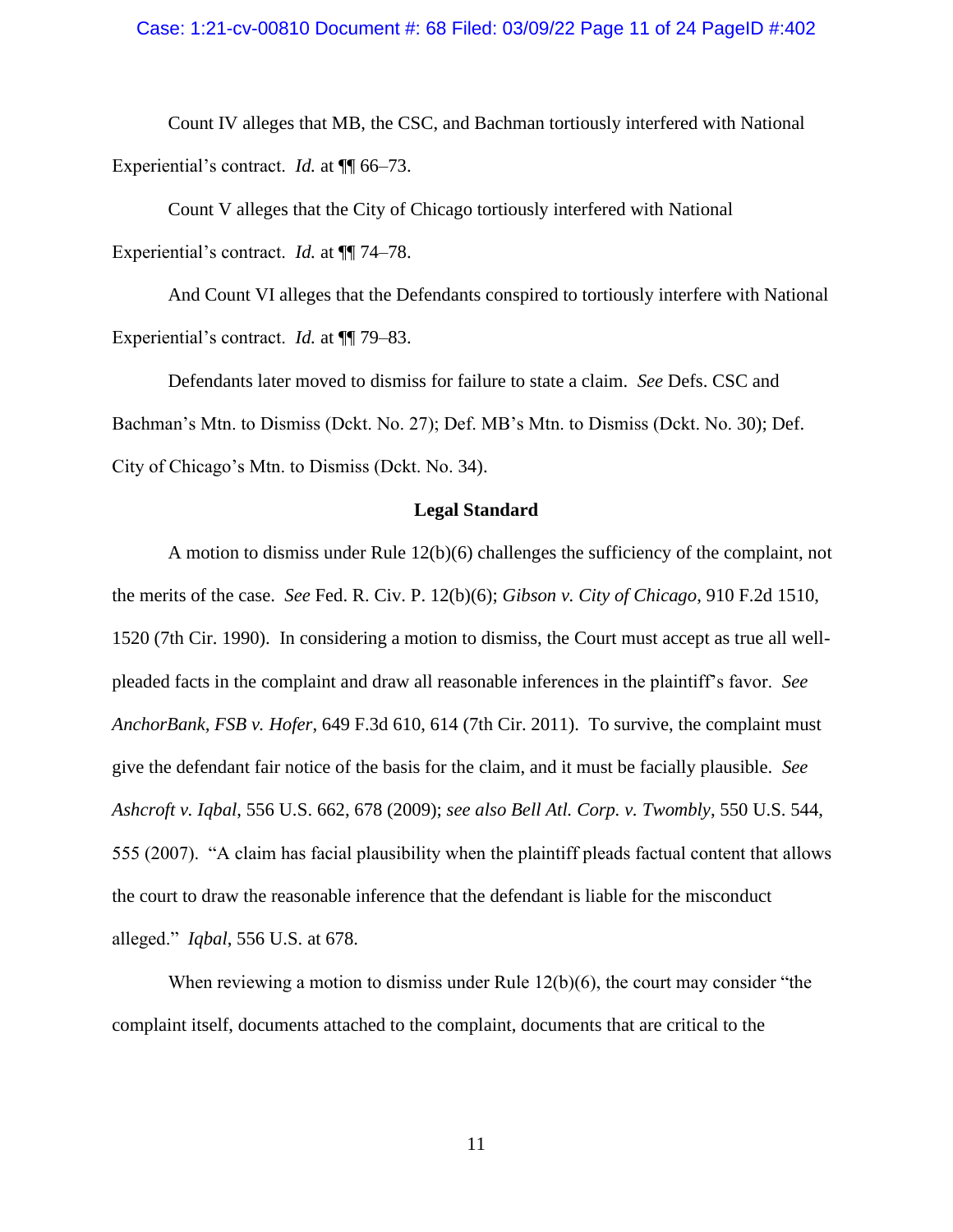# Case: 1:21-cv-00810 Document #: 68 Filed: 03/09/22 Page 12 of 24 PageID #:403

complaint and referred to in it, and information that is subject to proper judicial notice." *Geinosky v. City of Chicago*, 675 F.3d 743, 745 n.1 (7th Cir. 2012).

#### **Analysis**

# **I. First Amendment Claims (Counts I & II)**

National Experiential's first two claims involve the First Amendment. But as things currently stand, the allegations of the complaint are too murky and uncertain to state a claim. All too often, it is not entirely clear what, exactly, National Experiential is alleging. So the Court will *sua sponte* convert the motion to dismiss into a motion for a more definite statement, and will give National Experiential a chance to file an amended complaint. *See* Fed. R. Civ. P. 12(e); *see also Mitchell v. Elec. Beach Tanning Salon Ltd.*, 2019 WL 1077127, at \*2 (N.D. Ill. 2019) ("[A] court has the discretion to order a more definite statement *sua sponte* with appropriate notice and as needed.") (citing *Bennett v. Schmidt*, 153 F.3d 516, 518 (7th Cir. 1998)) (other citations omitted).

At first blush, the two claims don't seem complicated. Count I is a free speech claim against all Defendants, and Count II is a free speech claim against the City. Both claims center on the ordinances about temporary signs. But before long, things go off the rails, and it is not clear which direction National Experiential is headed.

The primary ordinance covers permits for temporary signs. "The Zoning Administrator is authorized to issue temporary sign permits for special event signs and to impose time limits and other restrictions on the use, location, dimensions and characteristics of such signs to ensure that they are consistent with the purposes of this chapter." *See* MCC § 17-12-00804-E.

Some temporary signs are categorically out of bounds, and some signs are categorically exempt. Specifically, an ordinance prohibits temporary signs that are illuminated or that have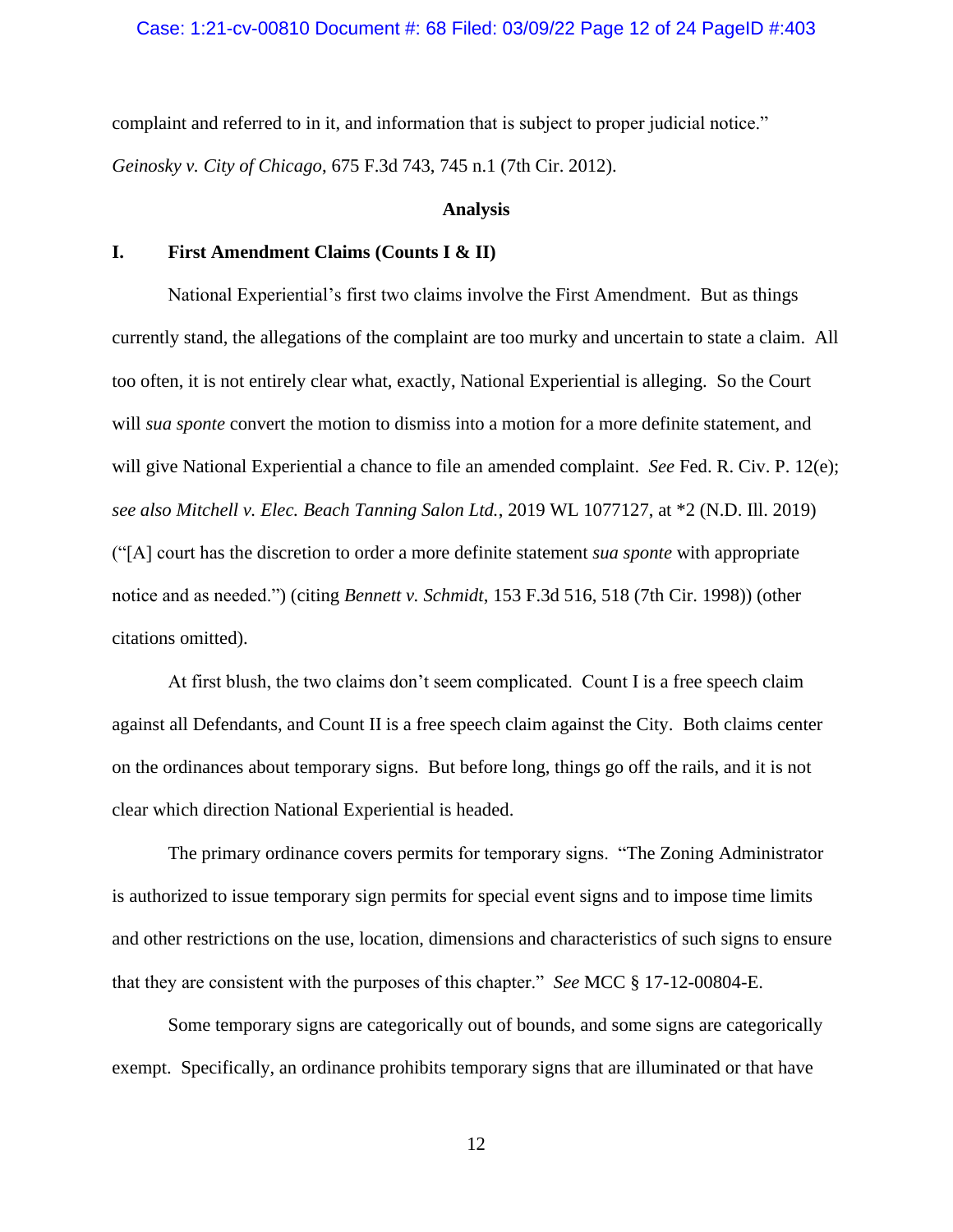### Case: 1:21-cv-00810 Document #: 68 Filed: 03/09/22 Page 13 of 24 PageID #:404

changing images. "*Temporary signs* may not be illuminated. *Changing-image sign* features and electronic elements are prohibited." *See* MCC § 17-12-0804-A (emphasis in original). But another ordinance exempts works of art. "The following are exempt from regulation under this Zoning Ordinance and do not require *sign* permits: . . . Works of art with no *commercial message*." *See* MCC § 17-12-0500 (emphasis in original).

Out of the gate, National Experiential alleges that the City violated its right to free speech by requiring a permit after telling National Experiential (through MB) that it didn't need a permit. "The City also improperly claimed that the Chicago Municipal Code . . . required a zoning permit even after it told Plaintiff that no special event permit application was needed so long as the permission of the building owners was obtained." *See* Cplt., at  $\P$  40 (Dckt. No. 1); *see also* Pl.'s Resp. to Defs.' Mtns. to Dismiss (Dckt. No. 44) ("The cancellation of the license two days before the event . . . on the grounds that a permit was required was an abridgement of Plaintiff's right to free speech.").

That bait-and-switch theory sounds like a breach of contract claim, not a free speech claim. National Experiential doesn't offer this Court any authority for the notion that the First Amendment locked-in the City's first reaction about the need for a permit. The First Amendment doesn't prevent the City from changing its mind.

Is National Experiential arguing that the First Amendment prevents the City from requiring permits for speech? Presumably not. If not, why would the First Amendment prevent the City from telling National Experiential at the last minute that it needed a permit? The First Amendment presumably did not put the City on the clock.

From there, the mysteries deepen. The complaint alleges that the "regulations permit commercial speech and do not regulate artistic speech." *See* Cplt., at ¶ 45 (Dckt. No. 1). That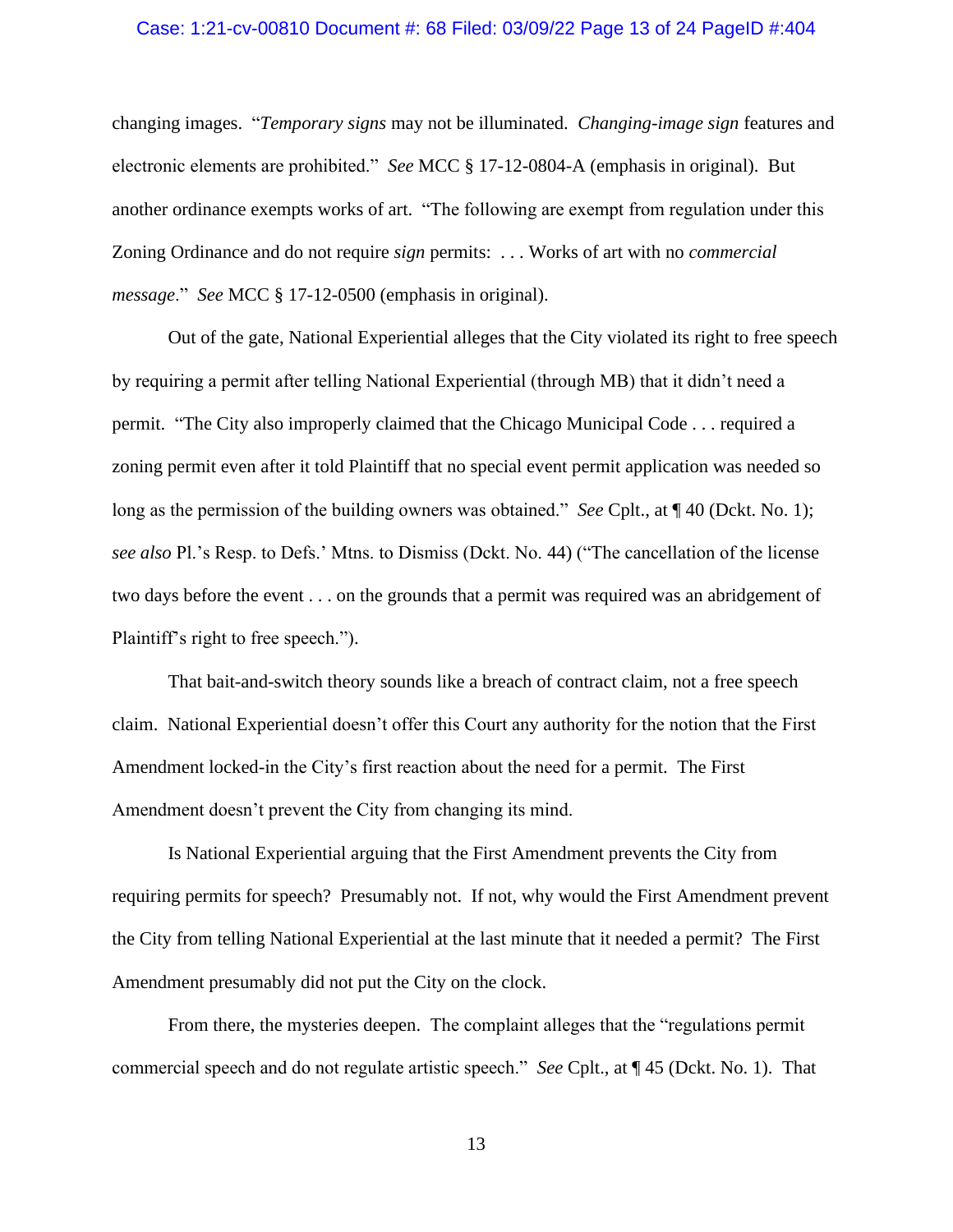### Case: 1:21-cv-00810 Document #: 68 Filed: 03/09/22 Page 14 of 24 PageID #:405

allegation makes it sound like National Experiential is alleging that the City discriminated against commercial speech (like the displays at issue here) by favoring artistic speech. But a few paragraphs later, the complaint alleges that the City "denied Plaintiff's right to free speech when it refused to consider whether Plaintiff had tendered alternate images that were *purely artistic*." *Id.* at  $\P$  49 (emphasis added). That allegation sounds like National Experiential is alleging that the City should have classified the displays as art, not commercial speech.

And then, National Experiential seems to allege discrimination, perhaps viewpoint discrimination of some kind. "The City of Chicago improperly discriminated against Plaintiff by labeling its projection a temporary sign that required a permit and in so doing denied Plaintiff's right to free speech but required no permit of the CSC and the Prudential Building when they lit the building in the colors of the privately owned Chicago Bulls after Plaintiff had been barred from projecting images." *Id.* at ¶ 47; *see also id.* at ¶ 50 (alleging that Defendants violated the First Amendment by "acting together to prohibit Plaintiff's speech and favor the speech of the CSC in the ways alleged above").

But there is nothing in National Experiential's response brief about viewpoint discrimination, leaving this Court to guess what, exactly, National Experiential is claiming. Is National Experiential alleging that the City favored one *speaker* over another? That is, is it claiming that the City gave preference to a local group over an out-of-state company (putting aside their views)? How does that work when the situation is zero-sum, meaning that only one speaker can project something on the buildings?

Or, is National Experiential complaining that the City favored certain *speech* over other speech, based on its content? *See, e.g.*, *Iancu v. Brunetti*, 139 S. Ct. 2294, 2299 (2019); *Rosenberger v. Rector & Visitors of Univ. of Va.*, 515 U.S. 819, 829 (1995); *Turner Broad. Sys.,*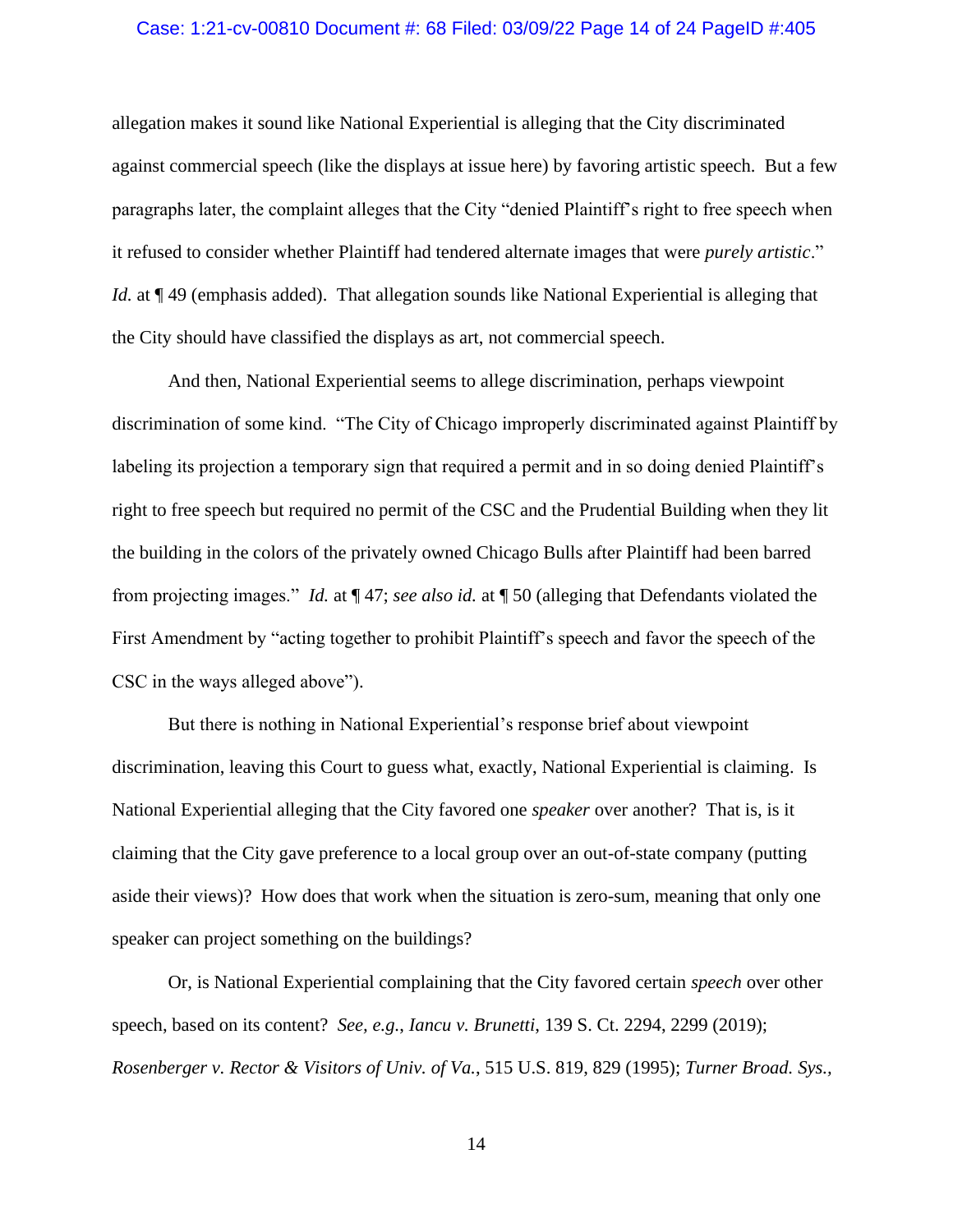*Inc. v. FCC*, 512 U.S. 622 (1994); *Members of City Council of City of L.A. v. Taxpayers for Vincent*, 466 U.S. 789 (1984). That is, does the City like the Chicago Bulls more than it likes selling shoes? Something else?

And looming in the background is the need for a permit. If National Experiential's display was commercial speech – which seems inevitable – then it needed a permit (according to the City). It was a temporary sign, and it was illuminated with moving images. But what about the other display (preferred by the CSC), the color red? Is a color a "sign" within the meaning of the ordinance? *See* MCC § 17-17-02159 (defining "sign" as "[m]aterials placed or constructed, or light projected, that (1) conveys a message or image and (2) is used to inform or attract attention of the public"). And if so, did it need a permit? If not, how does the fact that National Experiential's display required a permit, and the competing proposal (for a red building) did not, affect the analysis, if at all?

National Experiential also includes allegations that the ordinances, as applied, are overbroad, and vested public officials with unbridled discretion. *See* Cplt., at ¶¶ 55–56 (Dckt. No. 1). Overbreadth is a facial challenge, not an as-applied challenge. *See United States v. Williams*, 553 U.S. 285, 292 (2008). And attacking a licensing statute for vesting unbridled discretion in a government official is a facial attack. *See City of Lakewood v. Plain Dealer Pub. Co.*, 486 U.S. 760, 755 (1988). Neither party addresses overbreadth or discretion in their briefs. And it is not clear if National Experiential is making separate overbreadth and discretion claims, or folding those allegations into its challenge to the ordinance.

In Count II, National Experiential seems to challenge the prohibition against temporary signs that are illuminated and have dynamic images. It is not clear if National Experiential is making a facial challenge, or an as-applied challenge, or perhaps both.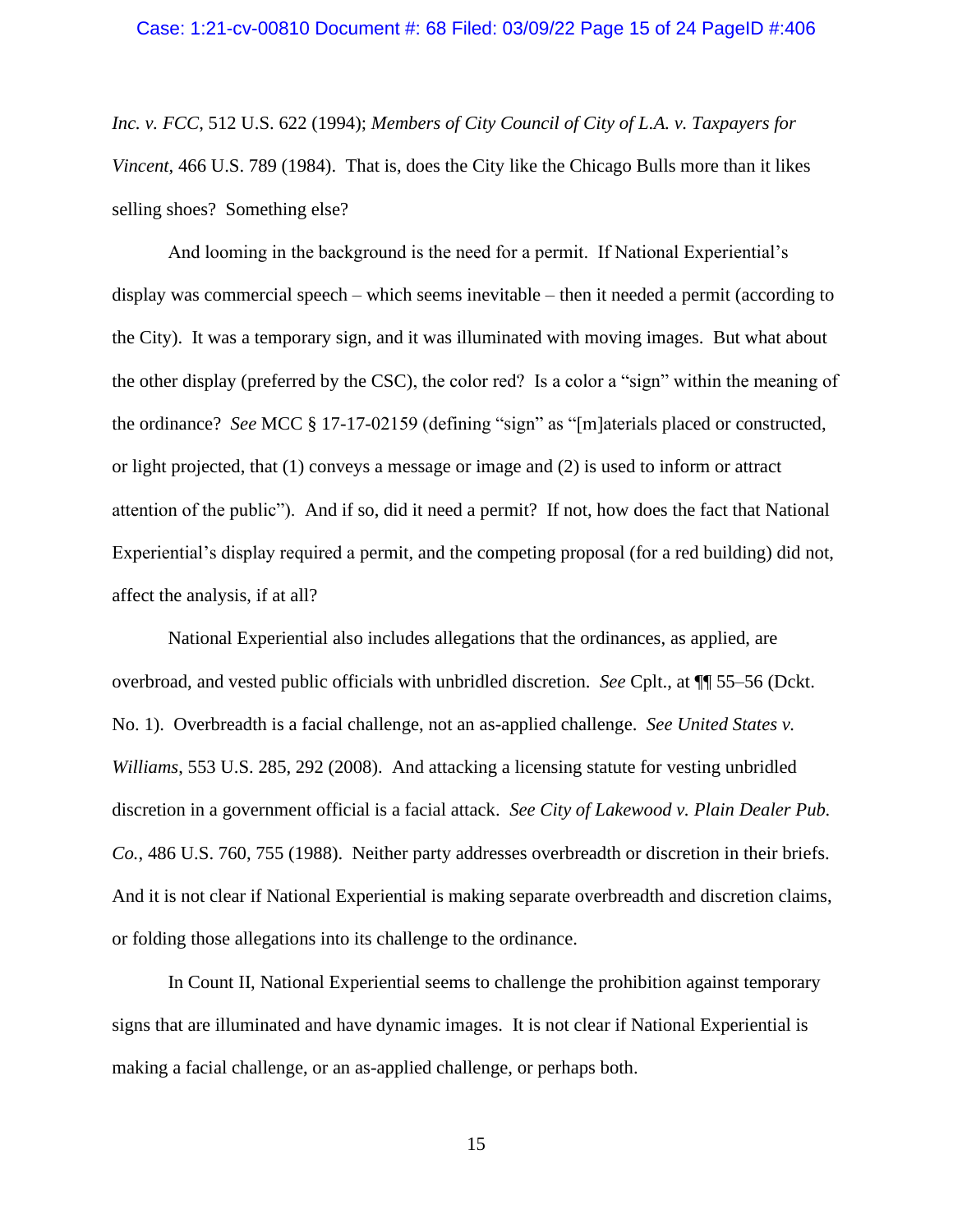### Case: 1:21-cv-00810 Document #: 68 Filed: 03/09/22 Page 16 of 24 PageID #:407

The complaint alleges that the ordinances "on their face restrict commercial speech in the form of illuminated temporary signs while imposing no such illumination restriction on artistic noncommercial speech, without any compelling interest in the distinction." *See* Cplt., at ¶ 54 (Dckt. No. 1). But National Experiential's brief didn't say anything about a facial challenge. *See* Pl.'s Resp. to Defs.' Mtns. to Dismiss (Dckt. No. 44). Another paragraph of the complaint alleges that the ordinance is "unconstitutional as applied" because the City exempts artistic signs with no commercial message. *See* Cplt., at ¶ 52.

Those allegations raise a number of questions. For starters, one wonders if National Experiential is alleging that the Nike projection was art, not commercial speech. Nike is wellknown for top-of-the-line athletic apparel. It sells shoes. It is not known as an artist.

True, Michael Jordan's high-flying dunk undoubtedly showed a high level of artistry, from an athletic perspective. But the notion that Nike was not engaging in commercial speech seems like quite a leap of its own. The display included the Nike "Jumpman" logo, maybe one of the most recognized and valuable commercial marks anywhere in the world.

Sometimes the briefs can sharpen the allegations, allowing a district court to seize hold of a claim and address its merits. But here, the arguments in the briefs are simply too skeletal. National Experiential cites a leading Supreme Court case about commercial speech, but not much else. *See Cent. Hudson Gas & Elec. Corp. v. Pub. Serv. Comm'n of N.Y.*, 447 U.S. 557 (1980); *see also Janus v. American Federation of State, County, and Municipal Employees, Council 31*, 138 S. Ct. 2448, 2464–65 (2018) (noting that "commercial speech has been thought to enjoy a lesser degree of protection").

In its brief, National Experiential takes the position that its display was commercial speech. *See* Pl.'s Resp. to Defs.' Mtns. to Dismiss, at 1 (Dckt. No. 44) ("The ban on the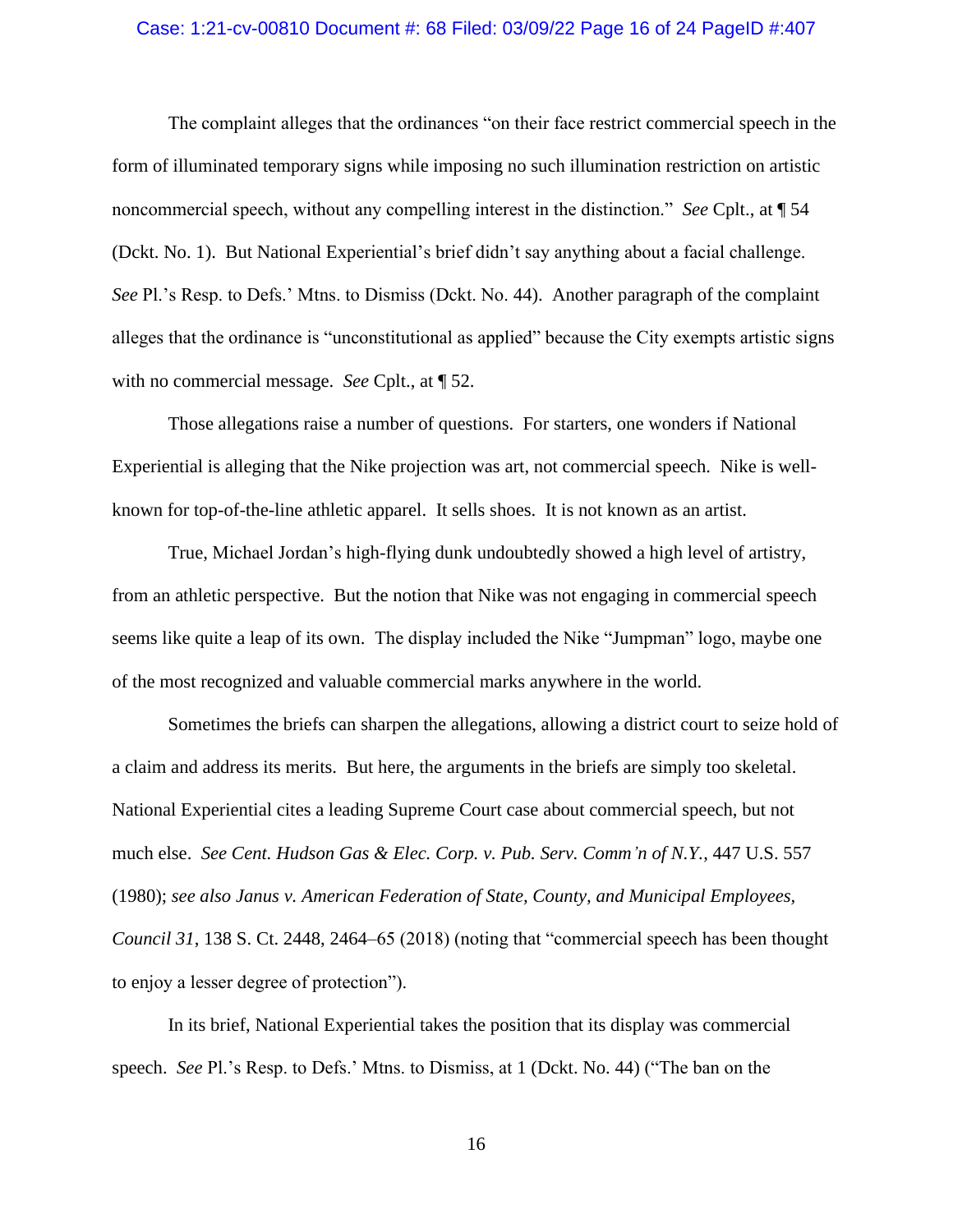### Case: 1:21-cv-00810 Document #: 68 Filed: 03/09/22 Page 17 of 24 PageID #:408

commercial speech inherent in the 'Nike Light Promo for the NBA All-Star Game,' a logo known as the 'Jumpman,'  $\dots$  was unconstitutional  $\dots$ "). If so, one wonders why the complaint includes the allegations about the exemption for artistic speech. Is National Experiential arguing that the City violated its right to commercial speech by taking a more lenient approach to art?

National Experiential offers no authority for the notion that the City must apply a onesize-fits-all approach to signs. And it does not address the case law about underinclusive restrictions on speech. *See, e.g.*, *Williams-Yulee v. Fla. Bar*, 575 U.S. 433, 448 (2015) ("It is always somewhat counterintuitive to argue that a law violates the First Amendment by abridging *too little* speech.") (emphasis in original).

And so on. True, a complaint does not have to pin down its precise legal theory. *See Skinner v. Switzer*, 562 U.S. 521, 530 (2011). But here, there is simply too much wiggle room in the pleading, and the supporting brief added to the wiggle. The uncertainty about what, exactly, National Experiential is alleging inhibits this Court's review of the complaint. The complaint is "so vague or ambiguous that the party" – and the Court – "cannot reasonably prepare a response." *See* Fed. R. Civ. P. 12(e).

For the sake of efficiency, the Court will not guess what National Experiential is claiming. Instead, a better approach is to sharpen the pleadings, pin down the claims, and go from there. The Court dismisses the First Amendment claims (Counts I & II) with leave to amend.

### **II. Breach of Contract, and Tortious Interference with Contract (Counts III–V)**

The next three claims involve the License Agreement. National Experiential brings a breach of contract claim against the City for cancelling the project. *See* Cplt., at Count III (Dckt. No. 1). National Experiential also brings a tortious interference claim against MB, the CSC, and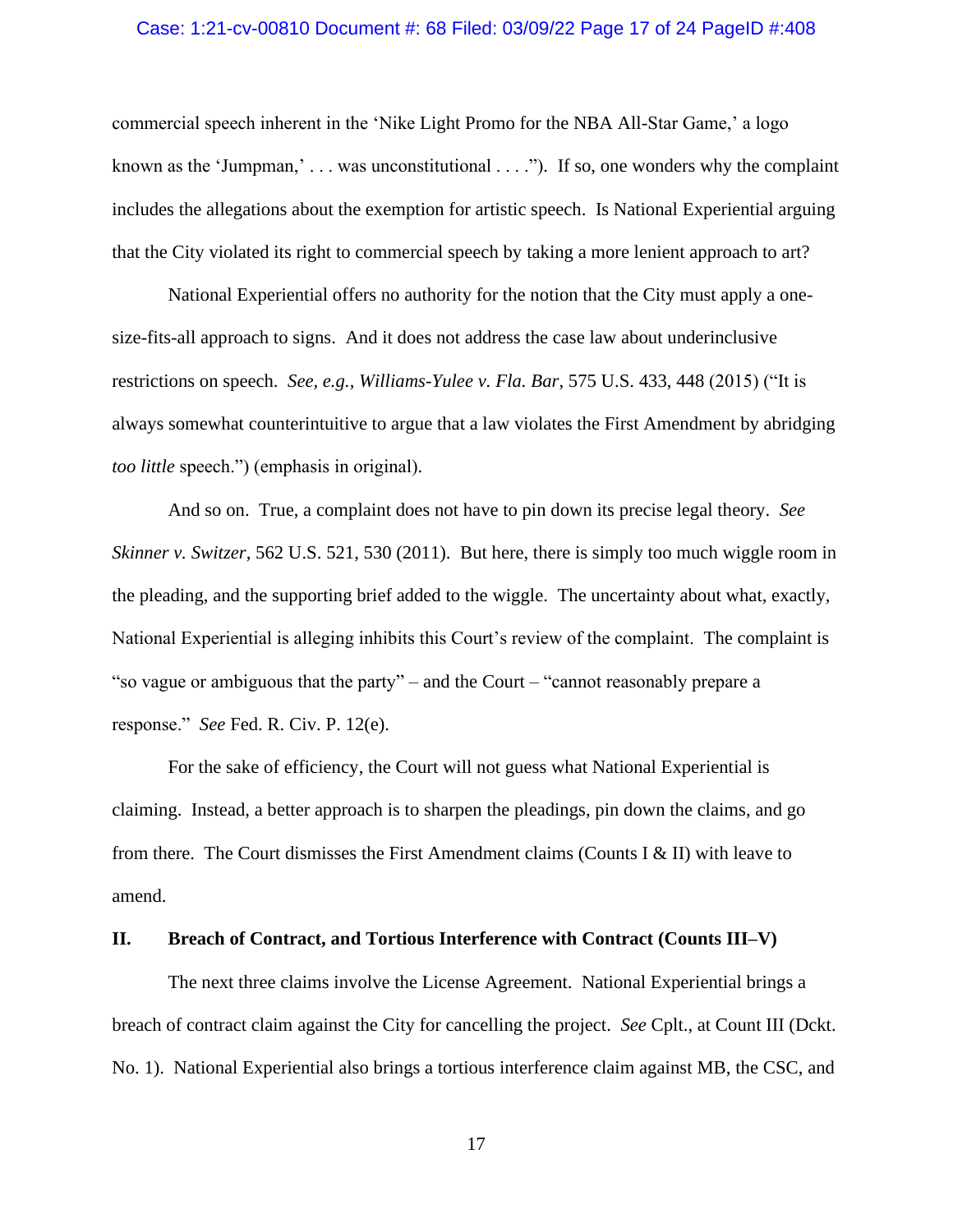### Case: 1:21-cv-00810 Document #: 68 Filed: 03/09/22 Page 18 of 24 PageID #:409

Bachman for inducing the City to breach that contract. *Id.* at Count IV. Finally, National Experiential brings a tortious interference claim against the City, claiming that the cancellation of the project "interfered in Plaintiff's contract with McDonald [sic] Media." *Id.* at ¶ 76.

The Court will start with the breach of contract claim, and then will turn to the two tortious interference claims.

National Experiential's claim is relatively simple. National Experiential alleges that the City breached the License Agreement by pulling the plug on the light show. "The City of Chicago breached the contract without justification when it terminated the contract of February 14, 2020." *Id.* at ¶ 64.

Under Illinois law,<sup>2</sup> a breach contract claim includes the following elements: (1) the existence of a valid and enforceable contract; (2) substantial performance by the plaintiff; (3) breach by the defendant; and (4) resulting damages to the plaintiff. *See In re Soc'y Ins. Co. v. COVID-19 Bus. Interruption Prot. Ins. Litig.*, 521 F. Supp. 3d 729, 737 (N.D. Ill. 2021) (citing *Pepper Const. Co. v. Palmolive Tower Condos., LLC*, 2016 IL App (1st) 142754, 405 Ill. Dec. 748, 59 N.E.3d 41, 66 (2016)); *ABC Int'l Inc. v. GD Grp. USA Co.*, 2021 WL 4459462 (N.D. Ill. 2021) (citing *W.W. Vincent & Co. v. First Colony Life Ins. Co.*, 351 Ill. App. 3d 752, 286 Ill. Dec. 734, 814 N.E.2d 960, 967 (2004)).

The parties focus their attention on the existence of a breach. And in the process, they spill a lot of ink about the need for a permit. Defendants point out that National Experiential needed a permit for this particular display under the City's ordinances. *See, e.g.*, Def. City of Chicago's Mtn. to Dismiss, at 13–14 (Dckt. No. 34). In their view, National Experiential did not

<sup>2</sup> The contract includes a choice-of-law provision that invokes Illinois law. *See* General Conditions, at ¶ 42 (Dckt. No. 34-1).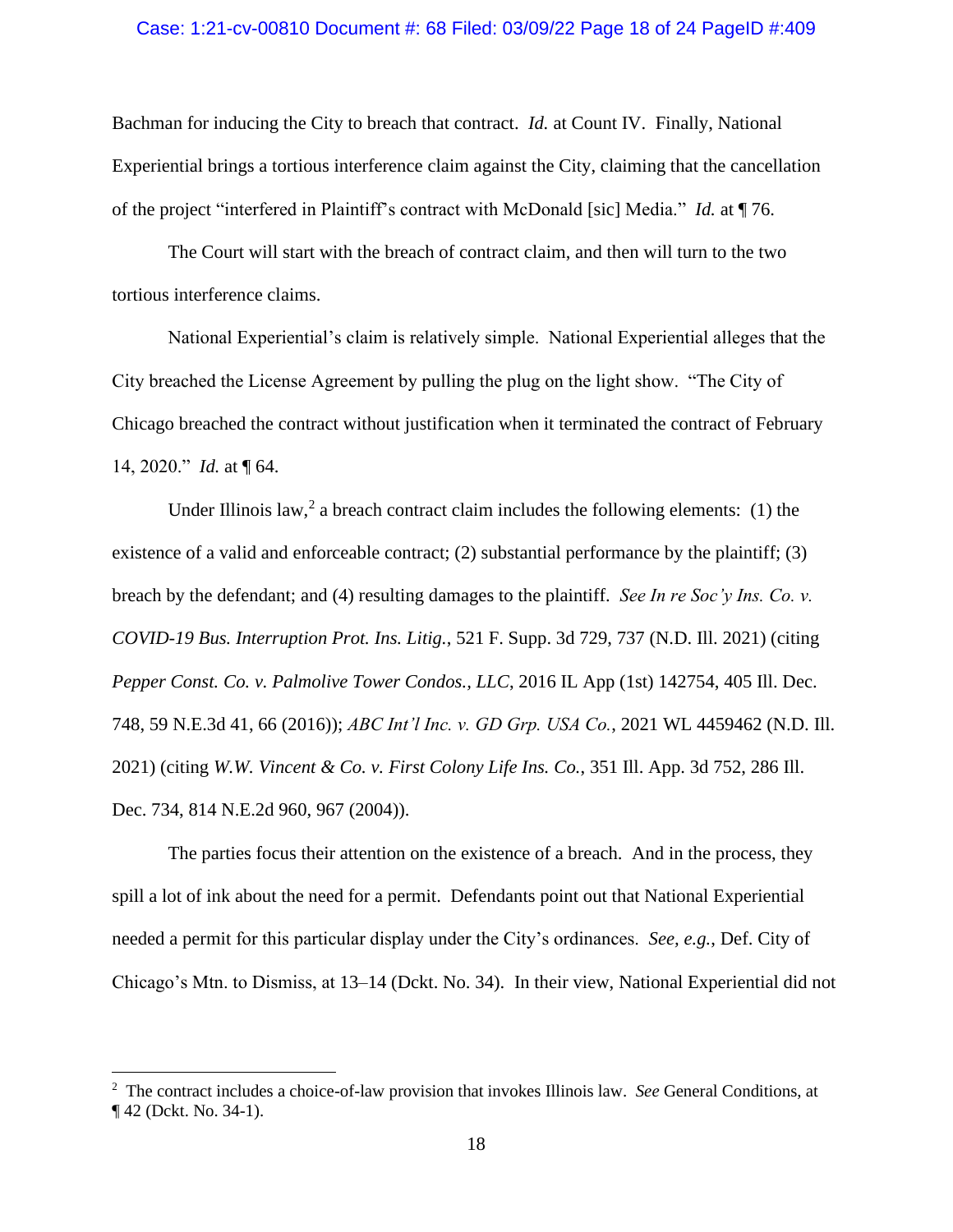### Case: 1:21-cv-00810 Document #: 68 Filed: 03/09/22 Page 19 of 24 PageID #:410

substantially perform because it never got a permit. And the City didn't breach, because the City didn't have to allow the light show if National Experiential didn't have a permit.

National Experiential, in turn, argues that there was no need for a permit, because MB said that it didn't need one. *See* Pl.'s Resp. to Defs.' Mtns. to Dismiss, at 2, 9–10 (Dckt. No. 44). And MB acted on behalf of the City as the manager of Millennium Park.

The breach of contract claim fails for a different, basic reason. The City cancelled the contract. But the License Agreement expressly gave the City the right to cancel the contract. It provided: "This license agreement is revocable and may be terminated by the City at any time and for any reason." *See* License Agreement, at ¶ 12 (Dckt. No. 34-1, at 5 of 17).

Notice the generous sweep of that language. The contract gave National Experiential a license, but it was "revocable." *Id.* The City had the express contractual right to "terminate<sup>[]"</sup> the contract. *Id.* At "*any* time." *Id.* (emphasis added). For "*any* reason." *Id.* (emphasis added).

The plain language of the License Agreement forecloses a breach of contract claim. National Experiential alleges that the City "breached the contract without justification when it terminated the contract." *See* Cplt., at ¶ 64 (Dckt. No. 1). But the License Agreement gave the City the express contract right to terminate the deal whenever it wanted. *See* License Agreement, at ¶ 12 (Dckt. No. 34-1, at 5 of 17). Canceling the deal "without justification" is not actionable, because the contract said that the City didn't *need* a justification.

So, even if the facts of the complaint are taken as true, National Experiential has no breach of contract claim. Maybe the City did the bidding of the CSC, and ended the deal with National Experiential so that the CSC could get its way and gaze at a bright-red Prudential Building. That's not a breach of contract.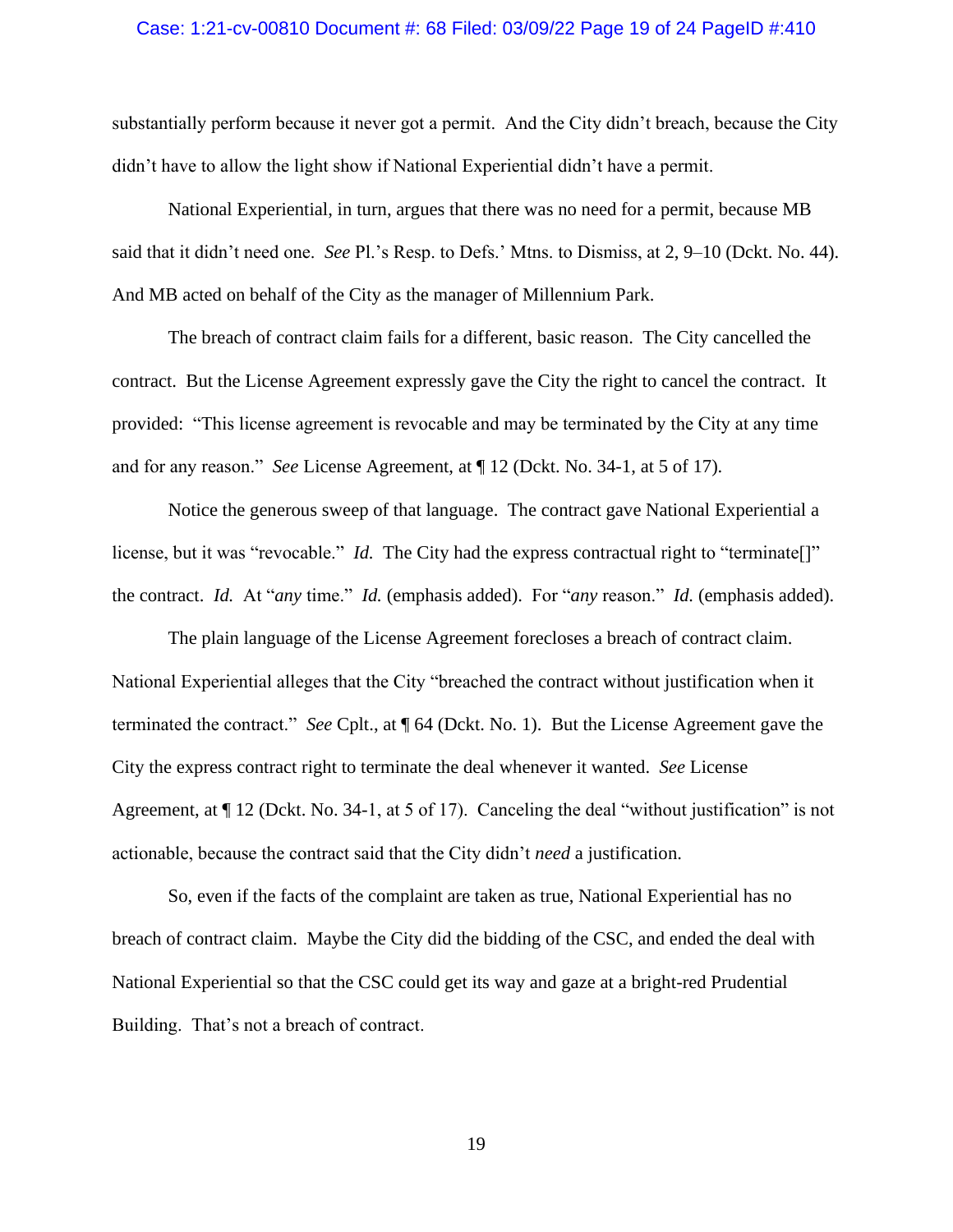# Case: 1:21-cv-00810 Document #: 68 Filed: 03/09/22 Page 20 of 24 PageID #:411

Maybe there is more to the story. The License Agreement requires the City to refund money to the licensee if the City cancels the contract. *Id.* The complaint does not address whether the City refunded the money. It doesn't appear to be an issue, because the complaint seeks lost profits, not the recoupment of funds.

And more broadly, maybe there are more facts that shed light on the City's cancellation. For that reason, the Court grants National Experiential leave to file an amended complaint.

The demise of the breach of contract claim (Count III) spells the end for the first tortious interference claim (Count IV), too. Under Illinois law, a tortious interference with contract claim has the following elements: "(1) a valid contract, (2) defendant's knowledge of the contract, (3) defendant's intentional and unjustified inducement of a breach of the contract, (4) a subsequent breach of contract caused by defendant's wrongful conduct, and (5) damages." *Webb v. Frawley*, 906 F.3d 569, 577 (7th Cir. 2018) (citing *Healy v. Metro. Pier & Exposition Auth.*, 804 F.3d 836, 842 (7th Cir. 2015)); *HPI Health Care Servs., Inc. v. Mt. Vernon Hosp., Inc.*, 131 Ill. 2d 145, 137 Ill. Dec. 19, 545 N.E.2d 672, 675–76 (1989).

The complaint alleges that MB, the CSC, and Bachman "intentionally and without justification interfered with the Plaintiff's contract with the City of Chicago in the ways alleged above in order to have the colors of the Chicago Bulls displayed instead of Nike related material." *See* Cplt., at ¶ 69 (Dckt. No. 1). And as a result of their "intentional interference," the City "breached the contract it had with Plaintiff." *Id.* at ¶ 70.

The City didn't breach its contract with National Experiential when it cancelled the contract, because it had the express contractual right to cancel the contract. And without a breach, there is no tortious interference claim. MB, the CSC, and Bachman did not induce a breach by the City when there *was no* breach by the City.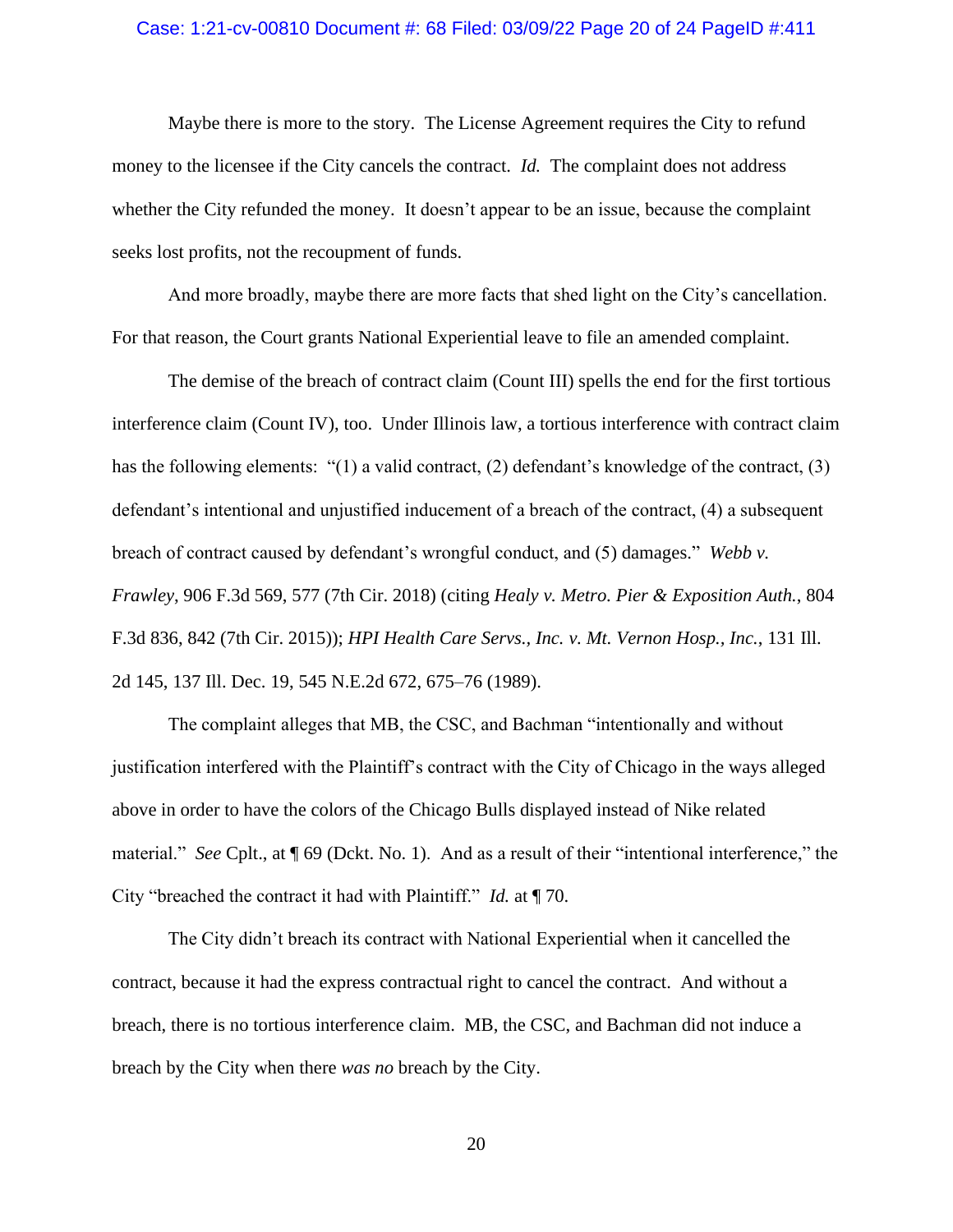### Case: 1:21-cv-00810 Document #: 68 Filed: 03/09/22 Page 21 of 24 PageID #:412

The claim about tortious interference (Count IV) also includes a stray, enigmatic sentence about the contract between Nike and MacDonald Media. "MB, the CSC and Kara Bachman's intentional conduct also led to Nike announcing that it would not perform under the McDonald [sic] Media contract, which was breached as a result." *Id.* at  $\P$  71. That sentence, standing alone, doesn't say anything about National Experiential. Plaintiff A presumably can't sue Defendant B for interfering with a contract between Third Party C and Third Party D, without more (such as evidence that Plaintiff A was a third-party beneficiary).

Maybe the theory is that MB, the CSC, and Bachman induced the City to break its contract with National Experiential, which led Nike to end the deal with MacDonald Media, which led (and this part is unstated) MacDonald Media to end the deal with National Experiential, which caused National Experiential to suffer damages.

Read as a whole, the theory of Count IV appears to be that MB, the CSC, and Bachman induced the City to breach its contract with National Experiential, which caused National Experiential to suffer a loss. The contract at issue is the License Agreement between the City and National Experiential. *Id.* at ¶ 69 (alleging that Defendants "interfered with the Plaintiff's contract with the City of Chicago"). The complaint does not appear to allege that MB, the CSC, and Bachman induced a breach of the contract between Nike and MacDonald Media, or the contract between MacDonald Media and National Experiential.

As the Court understands it, the complaint referred to the downstream effects (*i.e.*, the cancellation of the project by Nike) because it informed National Experiential's damages theory. That is, National Experiential suffered lost profits because it couldn't perform under its contract with MacDonald Media. *Id.* at  $\P$  73 (seeking "lost profits on its Nike related contract with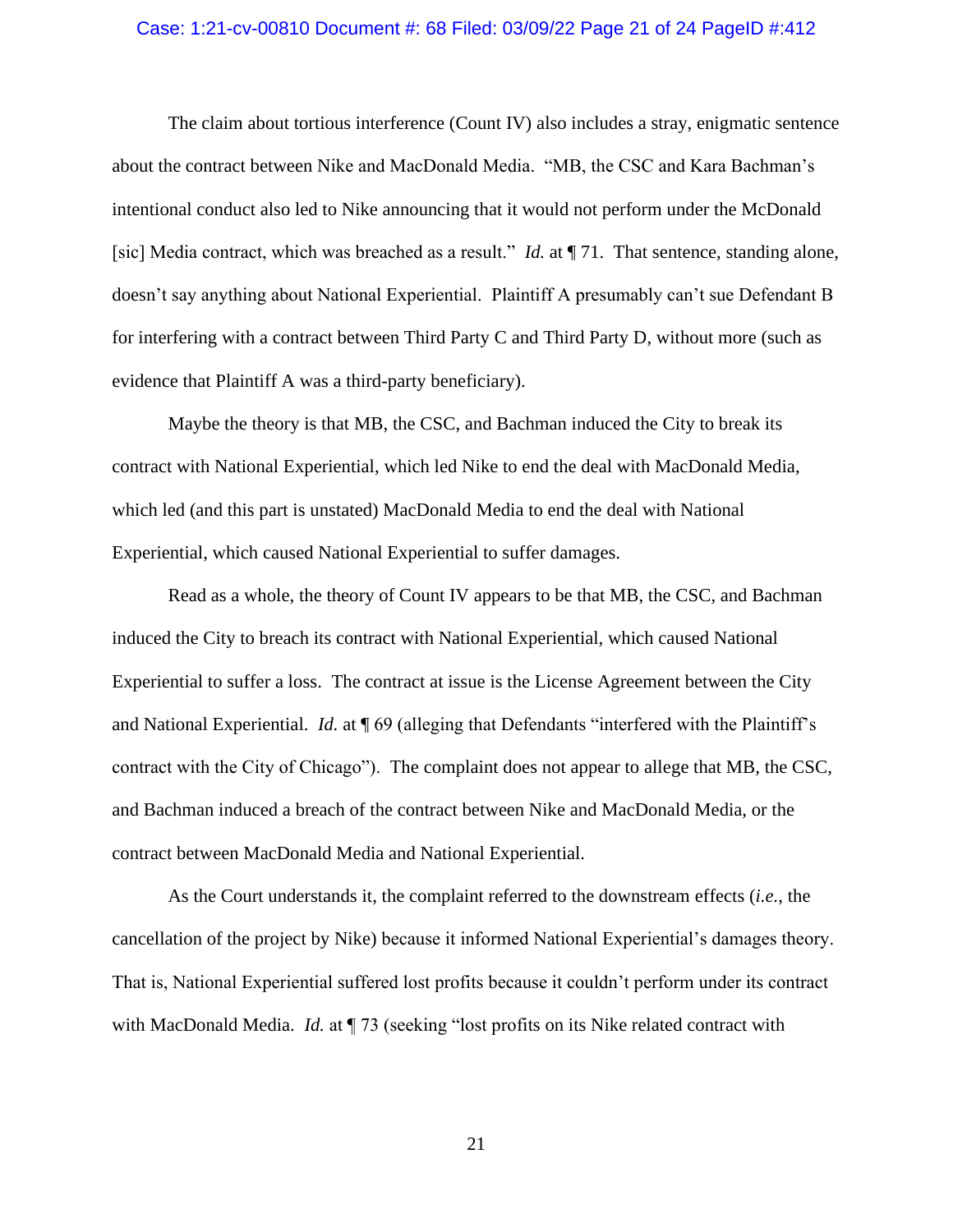McDonald [sic] Media"). But if National Experiential intended something else, it can amend the complaint.

The last remaining claim about the contract is the tortious interference claim against the City. *Id.* at Count V. National Experiential alleges that "[w]hen the City breached the Millennium Park License Agreement contract it intentionally interfered in Plaintiff's contract with McDonald [sic] Media in order to facilitate the display by another private company, the Chicago Bulls." *Id.* at ¶ 76.

National Experiential doesn't allege that the City interfered with the City's contract with National Experiential. No such claim could survive, because a party can't tortiously interfere with its own contract. *See Cromeens, Holloman, Sibert, Inc. v. AB Volvo*, 349 F.3d 376, 397 (7th Cir. 2003); *see also Douglas Theater Corp. v. Chicago Title & Tr. Co.*, 288 Ill. App. 3d 880, 224 Ill. Dec. 249, 681 N.E.2d 564, 567 (1997) ("[A] party cannot tortiously interfere with his own contract; the tortfeasor must be a third party to the contractual relationship").

Instead, the complaint alleges that the City tortiously interfered with National Experiential's contract with MacDonald Media when the City cancelled the deal with National Experiential. The theory is that the City breached the contract with National Experiential, which interfered with National Experiential's contract with MacDonald Media. *See* Cplt., at ¶ 76 (Dckt. No. 1) ("When the City of Chicago breached the Millennium Park License Agreement contract it intentionally interfered in Plaintiff's contract with McDonald [sic] Media in order to facilitate the display by another private company, the Chicago Bulls.").

That claim fails, too. There are no facts in the complaint that could give rise to a plausible inference that the City induced MacDonald Media to breach its contract. The complaint alleges that the City "tortiously interfered" by "breach[ing]" the deal with National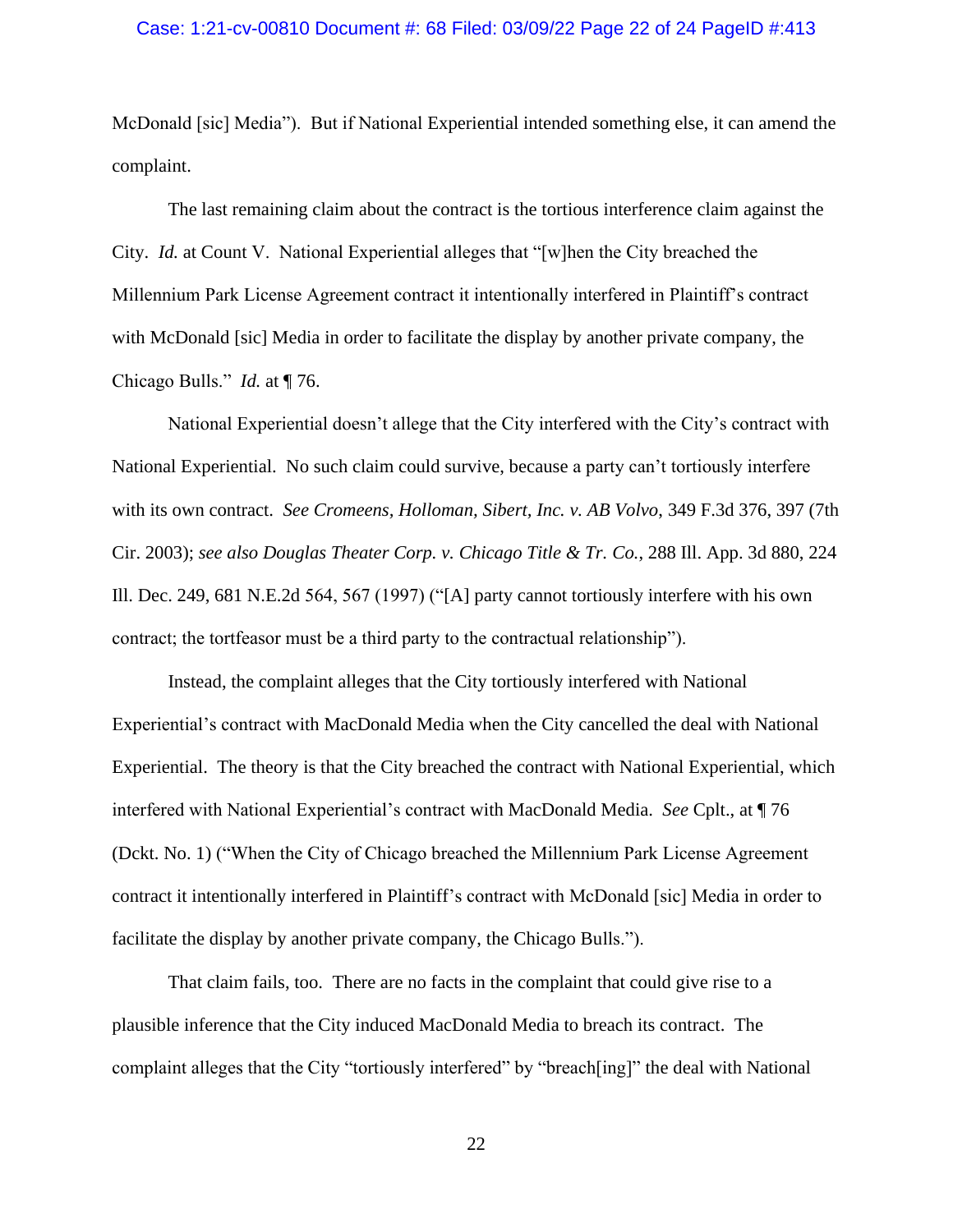### Case: 1:21-cv-00810 Document #: 68 Filed: 03/09/22 Page 23 of 24 PageID #:414

Experiential. *Id.* But making it more difficult (or impossible) for someone else to perform is not the same thing as tortious interference.

Tortious interference requires a statement by the defendant to encourage someone else to break a contract. *See Webb*, 906 F.3d at 579 ("Intent to induce [a breach of contract] 'requires some active persuasion, encouragement, or inciting that goes beyond merely providing information in a passive way.'"). And here, there are no such facts. The complaint does not allege that the City encouraged MacDonald Media to breach its contract with National Experiential.

In sum, the Court dismisses the breach of contract claim against the City (Count III), as well as the tortious interference claims against MB, the CSC and Bachman (Count IV) and against the City (Count V).

## **IV. Civil Conspiracy (Count VI)**

National Experiential's last claim is a civil conspiracy claim against all Defendants. It alleges that Defendants conspired to tortiously interfere with National Experiential's contracts and deprive it of its First Amendment free speech rights.<sup>3</sup> See Cplt., at ¶ 83 (Dckt. No. 1).

A conspiracy claims requires an underlying bad act. In light of the dismissal of the free speech and tortious interference claims (with leave to amend), the Court dismisses the civil conspiracy claim, too. *See Wheeler v. Piazza*, 364 F. Supp. 3d 870, 880 (N.D. Ill. 2019)

<sup>&</sup>lt;sup>3</sup> As an aside, the parties do not explain whether the civil conspiracy claim is a federal conspiracy claim for a deprivation of constitutional rights or a state law claim alleging a conspiracy to commit a tortious act. Illinois law does not recognize a freestanding claim of civil conspiracy. *See Mitchell v. Village of Matteson*, 2020 WL 3035965, at \*7 (N.D. Ill. 2020) (citing *Mauvais-Jarvis v. Wong*, 2013 IL App (1st) 120070, 370 Ill. Dec. 98, 987 N.E.2d 864, 894 (2013), and *Pluciennik v. Vandenberg*, 2018 IL App (3d) 160726, 428 Ill. Dec. 50, 121 N.E.3d 462, 468 (2018)); *Horist v. Sudler & Co.*, 941 F.3d 274, 281 (7th Cir. 2019). Instead, "it is a means of establishing vicarious liability among coconspirators for an underlying tortious act, even if that act was performed by only one person." *Mitchell*, 2020 WL 3035965, at \*7. In any event, it does not matter here. In light of the dismissal of the other claims (with leave to amend), there is no underlying bad act.